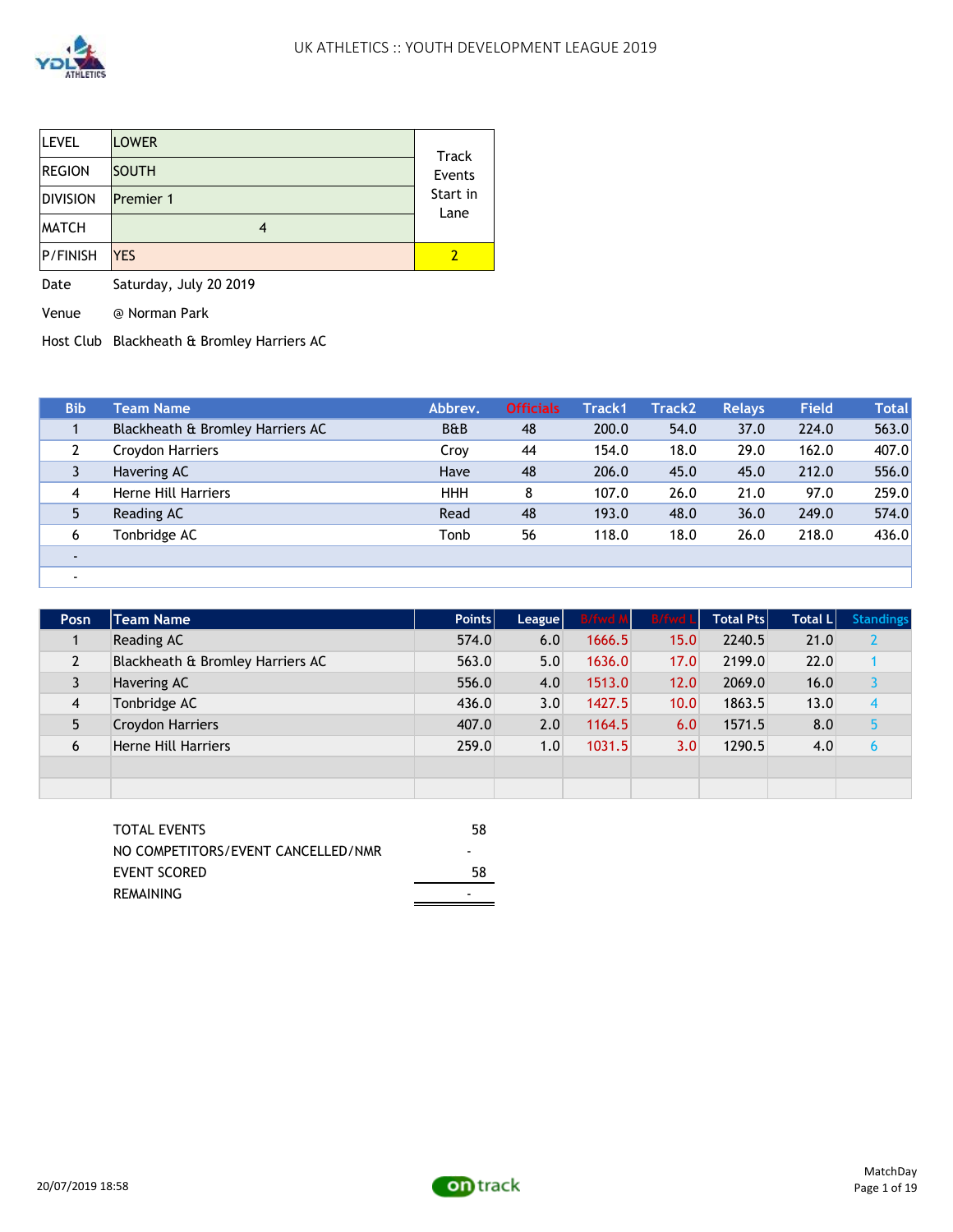

### **LOWER SOUTH Premier 1 @ Norman Park**

|                     |                | 100m U15 Boys A           | Wind           | $-0.6$     |                         |                         | 100m U15 Boys B       | Wind           | $-0.6$ |                |
|---------------------|----------------|---------------------------|----------------|------------|-------------------------|-------------------------|-----------------------|----------------|--------|----------------|
| Posn                |                | No. Athlete               | Club           | Perf       | AAA                     | Posn                    | No. Athlete           | Club           | Perf   | AAA            |
| 1                   | 5              | MZEE Hagen                | Read           | 11.49      | $\mathbf{1}$            | $\mathbf{1}$            | 22 RICHARDS Jesaiah   | Croy           | 12.29  | $\overline{4}$ |
| 2                   | 3              | <b>ACHI Denzel</b>        | Have           | 11.49      | $\mathbf{1}$            | $\overline{2}$          | 33 BOTHA Jack         | Have           | 12.41  | $\overline{4}$ |
| 3                   | $\mathbf{1}$   | <b>ISLAM-MEDEAUX Adam</b> | <b>B&amp;B</b> | 11.87      | $\overline{2}$          | 3                       | 55 ANDERSON Tyron     | Read           | 12.57  |                |
| 4                   | $\overline{2}$ | <b>KALU Joshua</b>        | Croy           | 12.57      |                         | $\overline{4}$          | 11 PLATT Benjamin     | B&B            | 12.67  |                |
| 5                   | 6              | <b>GREY Louis</b>         | Tonb           | 13.04      |                         | 5                       | 66 HENDERSON Thomas   | Tonb           | 12.79  |                |
| 6                   |                |                           |                |            |                         | 6                       |                       |                |        |                |
| 7                   |                |                           |                |            |                         | 7                       |                       |                |        |                |
| 8                   |                |                           |                |            |                         | 8                       |                       |                |        |                |
|                     |                | 100m NS U15 Boys A        | Wind           | 0.3        |                         |                         | 100m NS U15 Boys B    | Wind           |        |                |
| Posn                |                | No. Athlete               | Club           | Perf       | AAA                     |                         | Posn No. Athlete      | Club           | Perf   | <b>AAA</b>     |
| 1                   | $\mathbf{2}$   | DOTTING Xola              | Croy           | 12.27      | 4                       | $\mathbf{1}$            |                       |                |        |                |
| 2                   | 5.             | <b>HULL Treyvon</b>       | Read           | 12.27      | 4                       | $\mathbf{2}$            |                       |                |        |                |
| 3                   | $\mathbf{1}$   | <b>BAKER Ralph</b>        | B&B            | 13.07      |                         | 3                       |                       |                |        |                |
| 4                   |                | 33 DIXON Lewis            | Have           | 13.21      |                         | $\overline{4}$          |                       |                |        |                |
| 5                   |                | 55 CROFT Joseph           | Read           | 13.29      |                         | 5                       |                       |                |        |                |
| 6                   |                | 11 SUDOLSKI Mike          | B&B            | <b>DNF</b> |                         | 6                       |                       |                |        |                |
| 7                   |                |                           |                |            |                         | 7                       |                       |                |        |                |
| 8                   |                |                           |                |            |                         | 8                       |                       |                |        |                |
|                     |                |                           |                |            |                         |                         |                       |                |        |                |
|                     |                | 200m U15 Boys A           | Wind           | 0.3        |                         |                         | 200m U15 Boys B       | Wind           | 1.0    |                |
| Posn                |                | No. Athlete               | Club           | Perf       | <b>AAA</b>              | Posn                    | No. Athlete           | Club           | Perf   | <b>AAA</b>     |
| 1                   | 5              | <b>MZEE Hagen</b>         | Read           | 23.55      | $\mathbf{1}$            | $\mathbf{1}$            | 33 BOTHA Jack         | Have           | 24.31  | $\overline{2}$ |
| 2                   | $\mathbf{1}$   | <b>ISLAM-MEDEAUX Adam</b> | <b>B&amp;B</b> | 24.00      | $\mathbf{1}$            | $\overline{2}$          | 22 MOWA Samuel        | Croy           | 25.65  |                |
| 3                   | 3              | <b>BLACK Charlie</b>      | Have           | 24.10      | $\overline{2}$          | 3                       | 55 ANDERSON Tyron     | Read           | 25.67  |                |
| 4                   | 2              | LAWSON Prince joshua yao  | Croy           | 24.88      | 4                       | $\overline{\mathbf{4}}$ | 66 HENDERSON Thomas   | Tonb           | 26.24  |                |
| 5                   | 4              | <b>EBRIKU Mine</b>        | <b>HHH</b>     | 24.98      | $\overline{\mathbf{4}}$ | 5                       | 11 BAKER Ralph        | <b>B&amp;B</b> | 26.72  |                |
| 6                   | 6              | <b>GREY Louis</b>         | Tonb           | 25.87      |                         | 6                       |                       |                |        |                |
| 7                   |                |                           |                |            |                         | 7                       |                       |                |        |                |
| 8                   |                |                           |                |            |                         | 8                       |                       |                |        |                |
|                     |                | 300m U15 Boys A           |                |            |                         |                         | 300m U15 Boys B       |                |        |                |
| Posn                |                | No. Athlete               | Club           | Perf       | <b>AAA</b>              | Posn                    | No. Athlete           | Club           | Perf   | AAA            |
| 1                   | 3              | <b>BLANC Jacob</b>        | Have           | 38.05      | $\mathbf{1}$            | $\mathbf{1}$            | 11 ISLAM-MEDEAUX Adam | B&B            | 37.47  | 1              |
| 2                   | $\mathbf{1}$   | <b>SUTTON Connor</b>      | <b>B&amp;B</b> | 40.50      | 3                       | 2                       | 33 HOWELL Charlie     | Have           | 38.04  | $\mathbf{1}$   |
| 3                   | 5              | <b>WINTER Harry</b>       | Read           | 40.76      | 4                       | 3                       | 22 NKAMUO Chizoba     | Croy           | 40.65  | 4              |
| 4                   | 6              | <b>BROWN Nathan</b>       | Tonb           | 41.17      | 4                       | $\overline{4}$          | 66 COLLINS Aidan      | Tonb           | 41.23  | 4              |
| 5                   | 2              | NKAMUO Chukwuebuka        | Croy           | 43.55      |                         | 5                       | 55 RUST-D'EYE Hal     | Read           | 41.29  | 4              |
| 6<br>$\overline{7}$ | 4              | <b>CROWTHER Zachary</b>   | <b>HHH</b>     | 46.70      |                         | 6<br>$\overline{7}$     | 44 LISTER Diego       | <b>HHH</b>     | 43.02  |                |

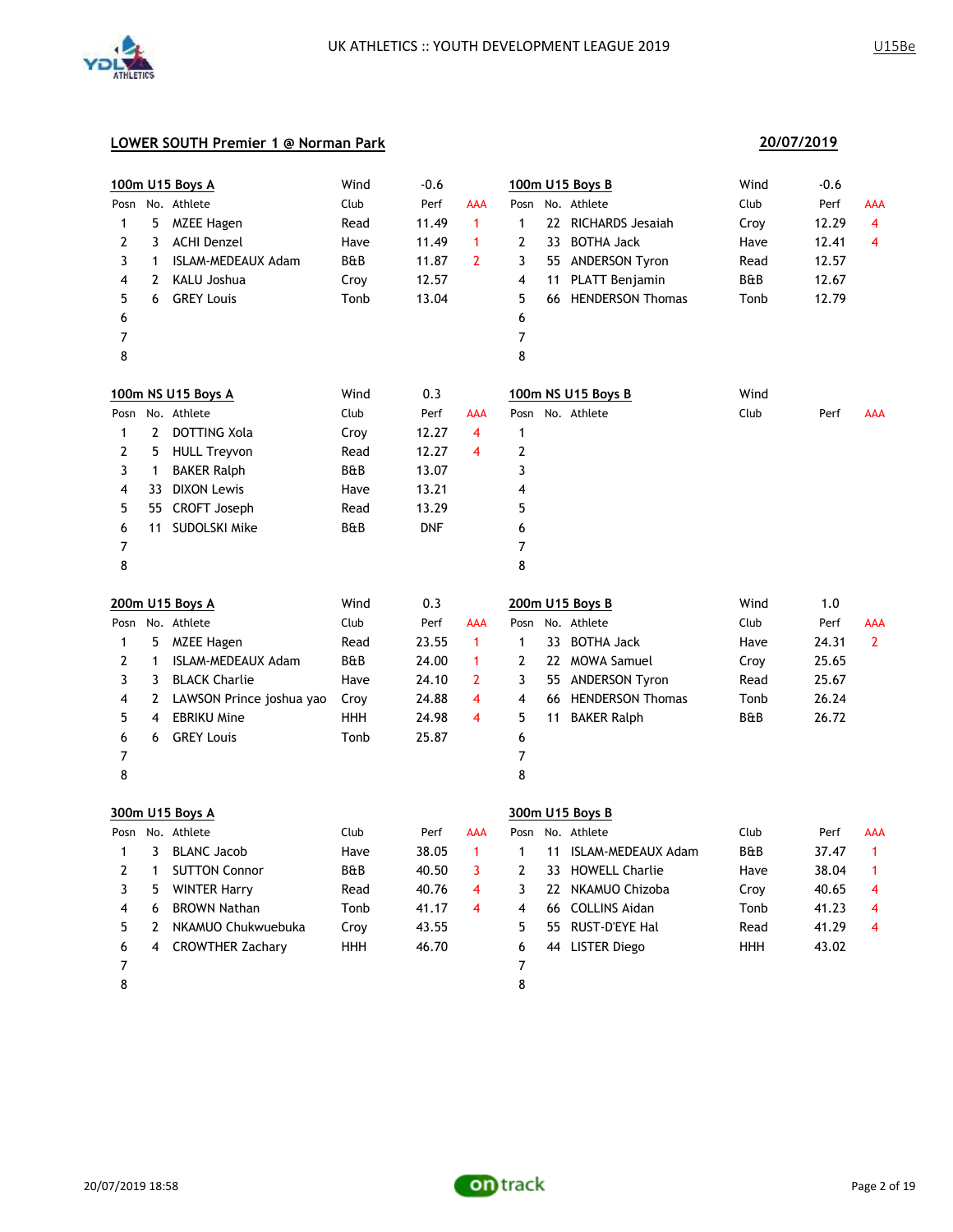

|      |    | 800m U15 Boys A                 |            |          |                     |      |    | 800m U15 Boys B        |      |          |                |
|------|----|---------------------------------|------------|----------|---------------------|------|----|------------------------|------|----------|----------------|
|      |    | Posn No. Athlete                | Club       | Perf     | <b>AAA</b>          | Posn |    | No. Athlete            | Club | Perf     | AAA            |
| 1    | 2  | NKAMUO Chukwuebuka              | Croy       | 02:09.36 | 2                   | 1    |    | 22 MOWA Samuel         | Croy | 02:12.31 | 3              |
| 2    | 4  | <b>CROWTHER Zachary</b>         | HHH        | 02:10.28 | 2                   | 2    |    | 55 SNOXALL Oliver      | Read | 02:14.51 | 4              |
| 3    | 1  | <b>SUGDEN Thomas</b>            | B&B        | 02:10.31 | 2                   | 3    | 11 | <b>TUTT Alessio</b>    | B&B  | 02:16.71 | 4              |
| 4    | 6  | <b>COUTTS Edward</b>            | Tonb       | 02:10.95 | 2                   | 4    |    | 44 LISTER Diego        | HHH  | 02:17.68 | 4              |
| 5    | 5  | <b>MARSHALL Aiden</b>           | Read       | 02:14.47 | $\overline{\bf{4}}$ | 5    | 66 | <b>ROCKS Ethan</b>     | Tonb | 02:19.24 |                |
| 6    | 3  | <b>HART Shane</b>               | Have       | 02:16.36 | $\overline{4}$      | 6    |    | 33 LEE-PRIME Joshua    | Have | 02:25.66 |                |
| 7    |    |                                 |            |          |                     | 7    |    |                        |      |          |                |
| 8    |    |                                 |            |          |                     | 8    |    |                        |      |          |                |
|      |    | 800m NS U15 Boys A              |            |          |                     |      |    | 800m NS U15 Boys B     |      |          |                |
|      |    | Posn No. Athlete                | Club       | Perf     | <b>AAA</b>          |      |    | Posn No. Athlete       | Club | Perf     | AAA            |
| 1    |    | 2 NKAMUO Chizoba                | Croy       | 02:16.50 |                     | 1    |    |                        |      |          |                |
| 2    |    | 5 WEST Bradley                  | Read       | 02:20.44 |                     | 2    |    |                        |      |          |                |
| 3    |    | 33 EDWARDS Lewis                | Have       | 02:21.43 |                     | 3    |    |                        |      |          |                |
| 4    | 4  | <b>COWELL-NEW Evan</b>          | HHH        | 02:23.06 |                     | 4    |    |                        |      |          |                |
| 5    | 11 | MARSTON Ted                     | B&B        | 02:27.88 |                     | 5    |    |                        |      |          |                |
| 6    |    | 22 JOHNSON-ALLEYNE Zachery Croy |            | 02:34.73 |                     | 6    |    |                        |      |          |                |
| 7    |    |                                 |            |          |                     | 7    |    |                        |      |          |                |
| 8    |    |                                 |            |          |                     | 8    |    |                        |      |          |                |
|      |    | 1500m U15 Boys A                |            |          |                     |      |    | 1500m U15 Boys B       |      |          |                |
| Posn |    | No. Athlete                     | Club       | Perf     | AAA                 | Posn |    | No. Athlete            | Club | Perf     | AAA            |
| 1    | 3  | <b>BLACKLOCK Matthew</b>        | Have       | 04:22.79 | 2                   | 1    |    | 55 LEWIS Edward        | Read | 04:41.48 | $\overline{4}$ |
| 2    | 1  | <b>SMITH Matthew</b>            | B&B        | 04:25.04 | 2                   | 2    | 11 | <b>STARVIS Arthur</b>  | B&B  | 04:44.82 | 4              |
| 3    | 5  | <b>CRAGGS Oliver</b>            | Read       | 04:25.86 | 2                   | 3    |    | 22 AIKMAN Douglas      | Croy | 04:53.36 |                |
| 4    | 6  | PHILLIPS Tom                    | Tonb       | 04:40.42 | 4                   | 4    |    | 33 WOLTON Finley       | Have | 04:53.84 |                |
| 5    | 2  | <b>SALIM Imran</b>              | Croy       | 04:40.94 | 4                   | 5    | 66 | <b>BARCLAY David</b>   | Tonb | 05:00.08 |                |
| 6    | 4  | AISA MILLER David               | <b>HHH</b> | 04:57.51 |                     | 6    |    | 44 BELL Harry          | HHH  | 05:27.47 |                |
| 7    |    |                                 |            |          |                     | 7    |    |                        |      |          |                |
| 8    |    |                                 |            |          |                     | 8    |    |                        |      |          |                |
|      |    | 80m Hurdles U15 Boys A          | Wind       | 0.3      |                     |      |    | 80m Hurdles U15 Boys B | Wind | $-1.0$   |                |
|      |    | Posn No. Athlete                | Club       | Perf     | AAA                 |      |    | Posn No. Athlete       | Club | Perf     | AAA            |
| 1    |    | 3 BLANC Jacob                   | Have       | 11.44    | $\mathbf{1}$        | 1    |    | 33 YEXLEY Oliver       | Have | 12.01    | $\overline{2}$ |
| 2    |    | 5 BALL Samuel                   | Read       | 11.57    | -1                  | 2    |    | 22 THOMAS Henry        | Croy | 13.07    | 4              |
| 3    | 4  | <b>MYTIL Clayton</b>            | <b>HHH</b> | 11.65    | 1                   | 3    |    | 44 FRANCIS Dwayne      | HHH  | 13.68    |                |
| 4    | 1  | <b>ROBERTSON Oliver</b>         | B&B        | 12.21    | 3                   | 4    |    | 55 JONES Reuben        | Read | 14.17    |                |
| 5    | 2  | DOTTING Xola                    | Croy       | 12.25    | 3                   | 5    |    | 66 GOLLAN Felic        | Tonb | 14.29    |                |
| 6    | 6  | <b>HOSIER Jonathan</b>          | Tonb       | 13.29    | 4                   | 6    |    | 11 ELLERTON Jonathan   | B&B  | 15.20    |                |
| 7    |    |                                 |            |          |                     | 7    |    |                        |      |          |                |
| 8    |    |                                 |            |          |                     | 8    |    |                        |      |          |                |

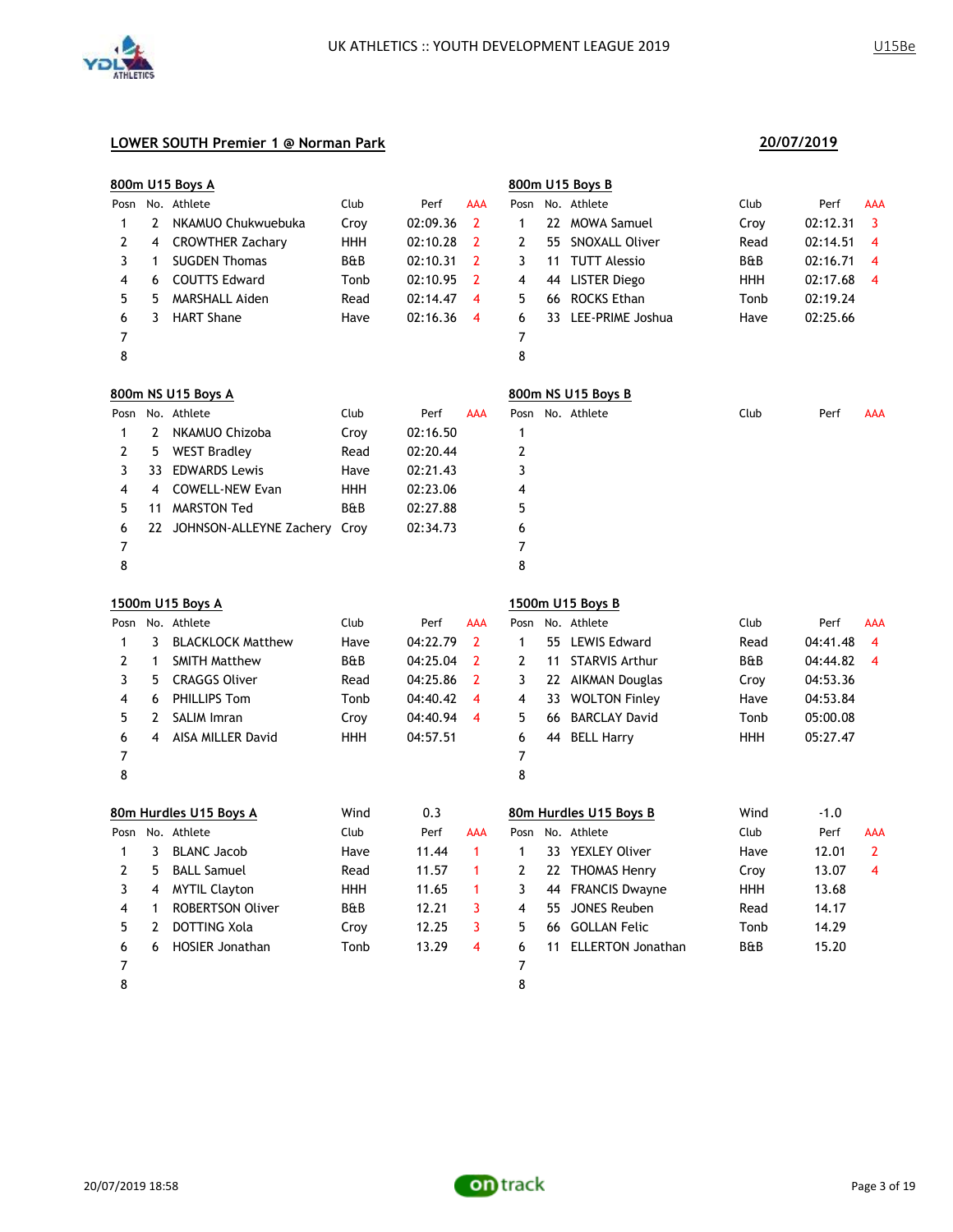

|      |     | Long Jump U15 Boys A |                |      |            |              |     | Long Jump U15 Boys B     |            |      |     |
|------|-----|----------------------|----------------|------|------------|--------------|-----|--------------------------|------------|------|-----|
| Posn | Bib | Athlete              | Club           | Perf | <b>AAA</b> | Posn         | Bib | Athlete                  | Club       | Perf | AAA |
|      | 5   | <b>BALL Samuel</b>   | Read           | 6.13 | 1          | 1            | 11  | CARROLL Dylan            | B&B        | 5.08 | 4   |
| 2    |     | <b>SUTTON Connor</b> | <b>B&amp;B</b> | 5.78 | 1          | $\mathbf{2}$ | 33  | <b>DIXON Lewis</b>       | Have       | 4.92 |     |
| 3    | 3   | <b>ACHI Denzel</b>   | Have           | 5.66 | 2          | 3            | 44  | <b>FRANCIS Dwayne</b>    | HHH        | 4.75 |     |
| 4    | 4   | <b>CLARKE Dante</b>  | <b>HHH</b>     | 5.65 | 2          | 4            | 2   | KALU Joshua              | Croy       | 4.70 |     |
| 5    | 6   | <b>NOLAN Ben</b>     | Tonb           | 5.26 | 4          | 5.           | 55  | <b>JONES Reuben</b>      | Read       | 4.64 |     |
| 6    | 22  | DOTTING Xola         | Croy           | 4.90 |            | 6            | 66  | <b>HOSIER Jonathan</b>   | Tonb       | 4.23 |     |
| 7    |     |                      |                |      |            | 7            |     |                          |            |      |     |
| 8    |     |                      |                |      |            | 8            |     |                          |            |      |     |
|      |     | High Jump U15 Boys A |                |      |            |              |     | High Jump U15 Boys B     |            |      |     |
| Posn | Bib | Athlete              | Club           | Perf | <b>AAA</b> | Posn         |     | Bib Athlete              | Club       | Perf | AAA |
|      | 2   | <b>WHISKEY Ovie</b>  | Croy           | 1.70 | 2          | 1            | 22  | KAFUTI Klaysen brandao   | Croy       | 1.65 | 3   |
| 2    | 4   | <b>CLARKE Dante</b>  | <b>HHH</b>     | 1.60 | 3          | 2            | 33. | <b>ALEXANDRU Dominic</b> | Have       | 1.50 |     |
| 3    | 3   | <b>YEXLEY Oliver</b> | Have           | 1.60 | 3          | 3            | 55  | <b>JONES Reuben</b>      | Read       | 1.50 |     |
| 4    | 5   | <b>WINTER Harry</b>  | Read           | 1.55 | 4          | 4            | 44  | <b>GOODYEAR Joel</b>     | <b>HHH</b> | 1.45 |     |
| 5    | 6   | <b>NOLAN Ben</b>     | Tonb           | 1.50 |            | 5.           | 66  | <b>LUNT Robin</b>        | Tonb       | 1.35 |     |
| 6    |     | <b>SMITH Matthew</b> | <b>B&amp;B</b> | 1.45 |            | 6            | 11  | <b>SHAW George</b>       | B&B        | 1.25 |     |

|      | Pole Vault U15 Boys A |                       |                |      |     |      | Pole Vault U15 Boys B |                        |      |      |     |  |
|------|-----------------------|-----------------------|----------------|------|-----|------|-----------------------|------------------------|------|------|-----|--|
| Posn |                       | Bib Athlete           | Club           | Perf | AAA | Posn |                       | Bib Athlete            | Club | Perf | AAA |  |
|      |                       | PLATT Benjamin        | <b>B&amp;B</b> | 3.40 |     |      | 11                    | <b>WITCOMBE Oscar</b>  | B&B  | 2.70 | 4   |  |
|      | 5                     | <b>ORBELL Charlie</b> | Read           | 2.50 | 4   |      | 55                    | <b>BRADSHAW Fraser</b> | Read | 2.10 |     |  |
|      | 6                     | LUNT Robin            | Tonb           | 2.40 | 4   |      | 66                    | NOLAN Ben              | Tonb | 1.90 |     |  |
| 4    |                       | <b>PAGE Matthew</b>   | Have           | 2.00 |     |      |                       |                        |      |      |     |  |

|      |    | Shot U15 Boys A       |                |       |            | Shot U15 Boys B |    |                     |                |      |            |
|------|----|-----------------------|----------------|-------|------------|-----------------|----|---------------------|----------------|------|------------|
| Posn |    | Bib Athlete           | Club           | Perf  | <b>AAA</b> | Posn            |    | Bib Athlete         | Club           | Perf | <b>AAA</b> |
|      |    | <b>DUNCAN Brydon</b>  | <b>B&amp;B</b> | 12.78 |            |                 | 55 | DE SMIDT Ted        | Read           | 9.11 |            |
| 2    | 3  | TAIWO Jonathan        | Have           | 11.47 | 3          |                 | 11 | <b>BLAKE Kieran</b> | <b>B&amp;B</b> | 8.68 |            |
|      | 5. | <b>BALL Samuel</b>    | Read           | 10.47 | 4          | 3               | 66 | <b>GREY Louis</b>   | Tonb           | 8.00 |            |
| 4    |    | PHILLIPS Ethon        | Croy           | 9.43  |            | 4               | 33 | <b>PAGE Matthew</b> | Have           | 6.94 |            |
| 5.   | 6  | <b>MCNICHOL Dante</b> | Tonb           | 8.38  |            | 5.              | 22 | RICHARDS Jesajah    | Croy           | 5.06 |            |
| 6    |    |                       |                |       |            | 6               |    |                     |                |      |            |
|      |    |                       |                |       |            |                 |    |                     |                |      |            |
| 8    |    |                       |                |       |            | 8               |    |                     |                |      |            |
|      |    |                       |                |       |            |                 |    |                     |                |      |            |

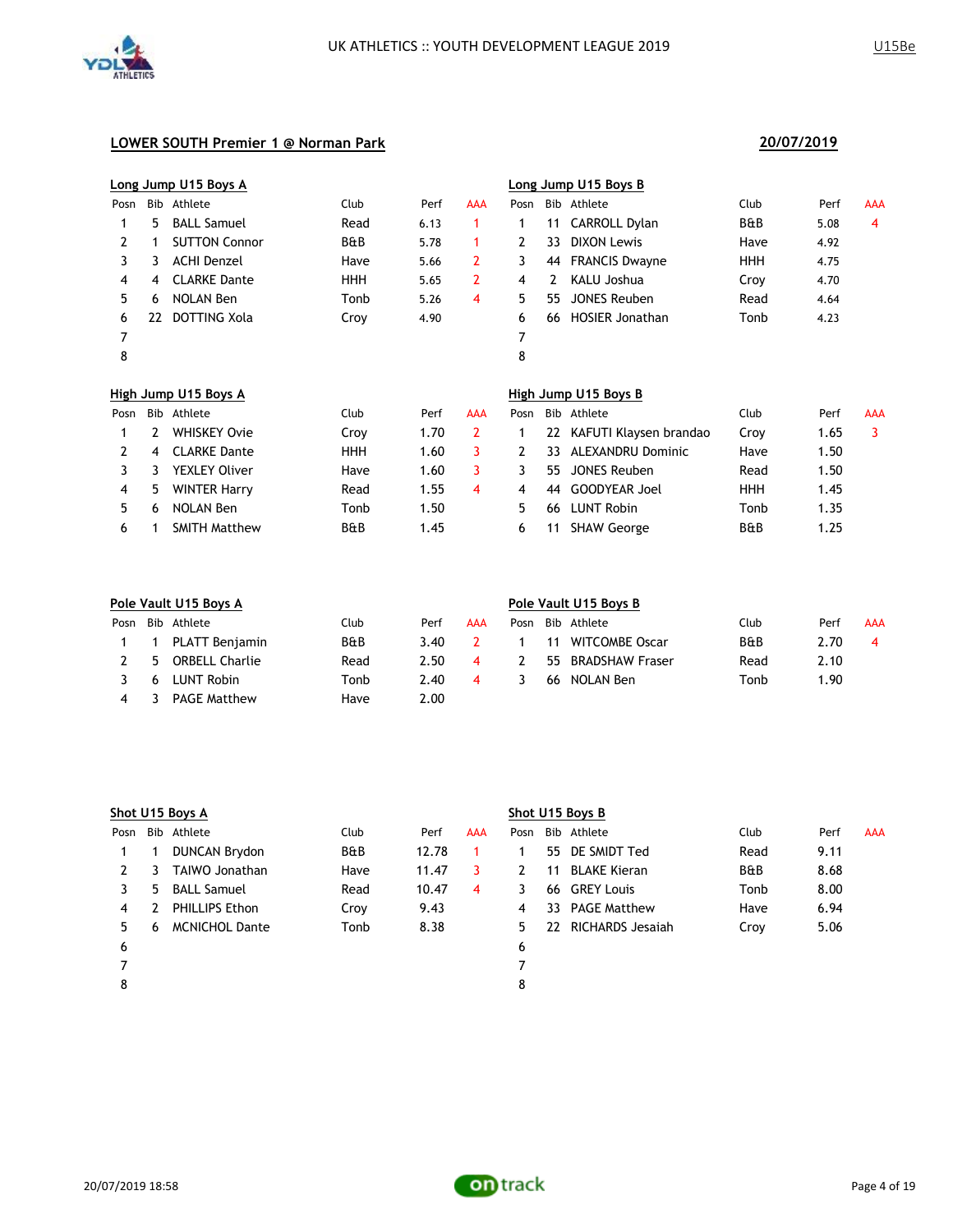

|      |              | Discus U15 Boys A     |                |       |                |              |    | Discus U15 Boys B       |                |       |            |
|------|--------------|-----------------------|----------------|-------|----------------|--------------|----|-------------------------|----------------|-------|------------|
| Posn |              | Bib Athlete           | Club           | Perf  | <b>AAA</b>     | Posn         |    | Bib Athlete             | Club           | Perf  | <b>AAA</b> |
| 1    | 1            | <b>DUNCAN Brydon</b>  | <b>B&amp;B</b> | 32.72 | $\overline{2}$ | 1            | 33 | <b>EDWARDS Lewis</b>    | Have           | 25.04 |            |
| 2    | 5            | <b>DOMINGOS Hugo</b>  | Read           | 28.75 | 4              | 2            | 55 | <b>HANHAM Finley</b>    | Read           | 17.75 |            |
| 3    | 6            | <b>MCNICHOL Dante</b> | Tonb           | 26.05 | 4              | 3            | 66 | <b>WINTER Indiana</b>   | Tonb           | 16.20 |            |
| 4    | 3            | TAIWO Jonathan        | Have           | 25.47 |                | 4            | 22 | <b>AIKMAN Douglas</b>   | Croy           | 14.64 |            |
| 5    | 2            | <b>WHITE Ashton</b>   | Croy           | 16.68 |                | 5            | 11 | <b>SHAW George</b>      | B&B            | 10.55 |            |
| 6    | 44           | <b>GOODYEAR Joel</b>  | <b>HHH</b>     | X     |                | 6            | 4  | <b>SESAY Alie</b>       | <b>HHH</b>     | X     |            |
| 7    |              |                       |                |       |                | 7            |    |                         |                |       |            |
| 8    |              |                       |                |       |                | 8            |    |                         |                |       |            |
|      |              | Hammer U15 Boys A     |                |       |                |              |    | Hammer U15 Boys B       |                |       |            |
| Posn |              | Bib Athlete           | Club           | Perf  | <b>AAA</b>     | Posn         |    | Bib Athlete             | Club           | Perf  | <b>AAA</b> |
| 1    | 1            | <b>DUNCAN Brydon</b>  | <b>B&amp;B</b> | 40.66 | 3              | $\mathbf{1}$ | 3  | <b>TAIWO Jonathan</b>   | Have           | 32.81 | 4          |
| 2    | 5            | <b>HANHAM Finley</b>  | Read           | 38.12 | 3              | 2            | 55 | DE SMIDT Ted            | Read           | 27.08 |            |
| 3    | 33           | <b>BLACK Charlie</b>  | Have           | 36.38 | 3              | 3            | 22 | KALU Joshua             | Croy           | 19.73 |            |
| 4    | 6            | <b>MCNICHOL Dante</b> | Tonb           | 33.69 | 4              | 4            | 66 | <b>WINTER Indiana</b>   | Tonb           | 16.77 |            |
| 5    | 2            | <b>WHITE Ashton</b>   | Croy           | 22.04 |                | 5            | 11 | <b>SHAW George</b>      | <b>B&amp;B</b> | 14.18 |            |
| 6    |              |                       |                |       |                | 6            |    |                         |                |       |            |
| 7    |              |                       |                |       |                | 7            |    |                         |                |       |            |
| 8    |              |                       |                |       |                | 8            |    |                         |                |       |            |
|      |              | Javelin U15 Boys A    |                |       |                |              |    | Javelin U15 Boys B      |                |       |            |
| Posn |              | Bib Athlete           | Club           | Perf  | AAA            | Posn         |    | Bib Athlete             | Club           | Perf  | AAA        |
| 1    | 3            | <b>YEXLEY Oliver</b>  | Have           | 43.89 | $\overline{2}$ | $\mathbf{1}$ | 66 | <b>WINTER Indiana</b>   | Tonb           | 34.00 | 4          |
| 2    | 5            | <b>DOMINGOS Hugo</b>  | Read           | 41.08 | $\overline{2}$ | 2            | 55 | <b>RUST-D'EYE Hal</b>   | Read           | 28.97 |            |
| 3    | $\mathbf{1}$ | <b>PLATT Benjamin</b> | B&B            | 41.03 | $\overline{2}$ | 3            | 33 | <b>PAGE Matthew</b>     | Have           | 28.80 |            |
| 4    | 6            | <b>BROWN Nathan</b>   | Tonb           | 39.48 | 3              | 4            | 11 | <b>MARSTON Ted</b>      | <b>B&amp;B</b> | 11.80 |            |
| 5    |              | 22 AIKMAN Douglas     | Croy           | 17.73 |                | 5            | 2  | <b>WHITE Ashton</b>     | Croy           | X     |            |
| 6    |              | 44 LISTER Diego       | <b>HHH</b>     | 12.14 |                | 6            | 4  | <b>CROWTHER Zachary</b> | HHH            | X     |            |
| 7    |              |                       |                |       |                | 7            |    |                         |                |       |            |
| 8    |              |                       |                |       |                | 8            |    |                         |                |       |            |

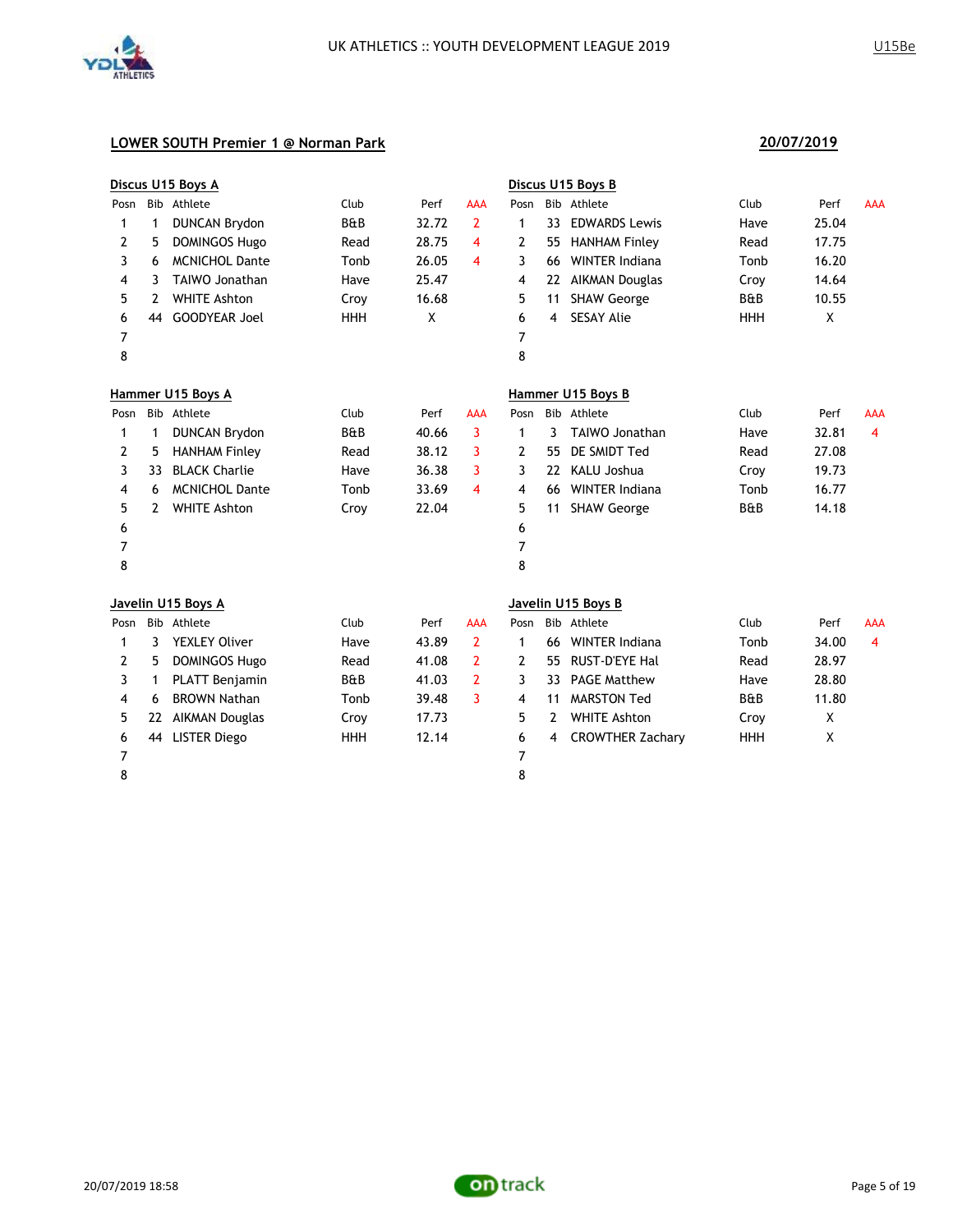

### **4 x 100m U15 Boys A**

|   |   | Posn No. Runners                                                 | Club | Perf  |
|---|---|------------------------------------------------------------------|------|-------|
|   | 3 | BOTHA Jack, ACHI Denzel, BLANC Jacob, BLACK Charlie              | Have | 45.82 |
|   |   | PLATT Benjamin, CARROLL Dylan, SUTTON Connor, ISLAM-MEDEAUX Adam | B&B  | 46.82 |
|   |   | 5 BALL Samuel, HULL Treyvon, ANDERSON Tyron, MZEE Hagen          | Read | 46.91 |
|   |   | 6 HENDERSON Thomas, LUNT Robin, MCNICHOL Dante, GREY Louis       | Tonb | 51.61 |
|   | 2 | KALU Joshua, PHILLIPS Ethon, THOMAS Henry, RICHARDS Jesaiah      | Crov | DQ    |
| 6 |   |                                                                  |      |       |

- 
- 

### **4 x 300m U15 Boys A**

|                |    | Posn No. Runners                                                | Club           | Perf     |
|----------------|----|-----------------------------------------------------------------|----------------|----------|
|                | 3  | HOWELL Charlie, HART Shane, LEE-PRIME Joshua, BLACKLOCK Matthew | Have           | 02:47.97 |
|                | 5. | RUST-D'EYE Hal, WINTER Harry, CROFT Joseph, CRAGGS Oliver       | Read           | 02:50.30 |
|                | 6  | BROWN Nathan, COLLINS Aidan, ROCKS Ethan, PHILLIPS Tom          | Tonb           | 02:56.15 |
| $\overline{4}$ |    | DUNCAN Brydon, SMITH Matthew, SHAW George, MARSTON Ted          | <b>B&amp;B</b> | 03:00.07 |
|                | 4  | CROWTHER Zachary, LISTER Diego, BELL Harry, GOODYEAR Joel       | <b>HHH</b>     | 03:08.50 |
| 6              | 2  | MOWA Samuel, NKAMUO Chukwuebuka, NKAMUO Chizoba, ROBINSON Jalen | Croy           | X        |
|                |    |                                                                 |                |          |

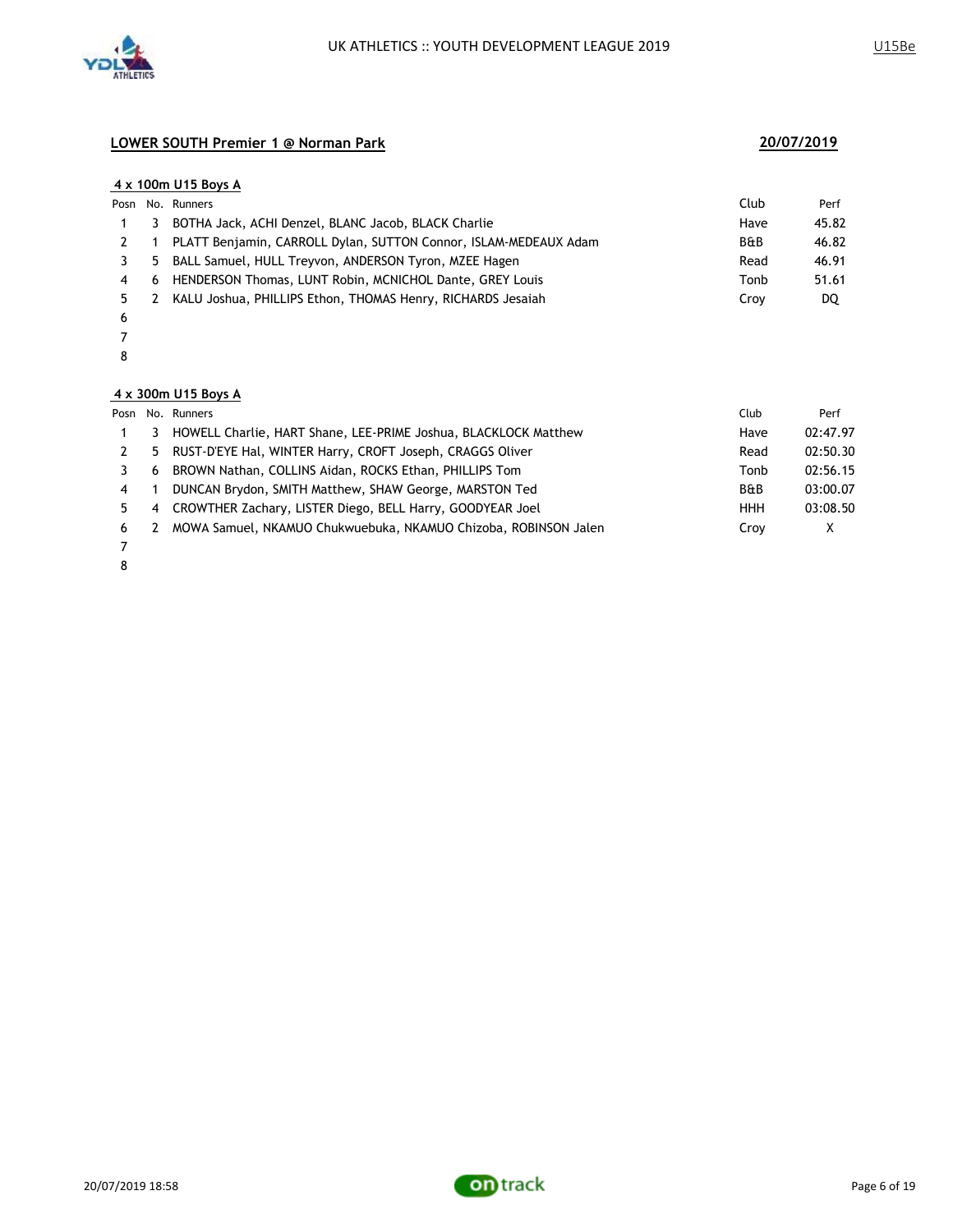

### **LOWER SOUTH Premier 1 @ Norman Park**

|                |                | 100m U15 Girls A              | Wind           | $-0.3$ |                |                         |              | 100m U15 Girls B            | Wind           | 1.0    |                         |
|----------------|----------------|-------------------------------|----------------|--------|----------------|-------------------------|--------------|-----------------------------|----------------|--------|-------------------------|
| Posn           |                | No. Athlete                   | Club           | Perf   | AAA            | Posn                    |              | No. Athlete                 | Club           | Perf   | AAA                     |
| $\mathbf{1}$   | $\mathbf{1}$   | KHAMBAI-ANNAN Tyra            | <b>B&amp;B</b> | 12.37  | $\mathbf{1}$   | $\mathbf{1}$            |              | 11 AKINBILEJE Faith         | <b>B&amp;B</b> | 12.46  | $\mathbf{1}$            |
| 2              | $\overline{2}$ | <b>ADEWALE Ninsola</b>        | Croy           | 12.74  | $\overline{2}$ | $\mathbf{2}$            |              | 33 OKPALAUKO Uche           | Have           | 12.77  | $\overline{2}$          |
| 3              | 5              | <b>SLATER Kaya</b>            | Read           | 12.96  | 3              | 3                       |              | 22 TOASLAND India           | Croy           | 13.11  | 3                       |
| 4              | 4              | <b>MCDONALD Rasheeda</b>      | <b>HHH</b>     | 13.12  | 3              | 4                       |              | 55 SAMUEL Topaz             | Read           | 13.37  | $\overline{\mathbf{4}}$ |
| 5              | 3              | <b>ROBINSON Paige</b>         | Have           | 13.15  | 3              | 5                       |              | 66 CURCHER Annabella        | Tonb           | 13.75  |                         |
| 6              | 6              | <b>MARKS Jemima</b>           | Tonb           | 13.51  |                | 6                       |              | 44 DANZARIA Prudence        | <b>HHH</b>     | 14.40  |                         |
| 7              |                |                               |                |        |                | $\overline{7}$          |              |                             |                |        |                         |
| 8              |                |                               |                |        |                | 8                       |              |                             |                |        |                         |
|                |                | 100m NS U15 Girls A           | Wind           | 0.8    |                |                         |              | 100m NS U15 Girls B         | Wind           | 0.3    |                         |
| Posn           |                | No. Athlete                   | Club           | Perf   | AAA            | Posn                    |              | No. Athlete                 | Club           | Perf   | <b>AAA</b>              |
| 1              |                | 2 AMPONSAH Christabel         | Croy           | 13.27  | 4              | $\mathbf{1}$            | $\mathbf{3}$ | OTITOJU Dara                | Have           | 13.74  |                         |
| 2              | 5.             | <b>HARRIS Fern</b>            | Read           | 13.28  | 4              | $\mathbf{2}$            |              | 33 RICHARDS Rania           | Have           | 13.76  |                         |
| 3              |                | 11 CALLADINE-SMITH Kelsey     | B&B            | 13.45  |                | 3                       |              | 22 MOODIE Lauren            | Croy           | 13.97  |                         |
| 4              |                | 55 HOLLYFIELD Akyra           | Read           | 13.46  |                | $\overline{\mathbf{4}}$ | $\mathbf{1}$ | <b>GEWITZKE Olivia</b>      | B&B            | 14.05  |                         |
| 5              | 66             |                               | Tonb           | 13.71  |                | 5                       |              |                             |                |        |                         |
| 6              |                |                               |                |        |                | 6                       |              |                             |                |        |                         |
| 7              |                |                               |                |        |                | $\overline{7}$          |              |                             |                |        |                         |
| 8              |                |                               |                |        |                | 8                       |              |                             |                |        |                         |
|                |                | <b>200m U15 Girls A</b>       | Wind           | 1.0    |                |                         |              | 200m U15 Girls B            | Wind           | $-0.5$ |                         |
| Posn           |                | No. Athlete                   | Club           | Perf   | AAA            |                         |              | Posn No. Athlete            | Club           | Perf   | AAA                     |
| $\mathbf{1}$   | $\mathbf{1}$   | <b>AKINBILEJE Faith</b>       | <b>B&amp;B</b> | 25.79  | $\mathbf{1}$   | $\mathbf{1}$            |              | 55 SLATER Kaya              | Read           | 26.99  | 3                       |
| $\overline{2}$ | 3              | <b>BOACHIE Olivia</b>         | Have           | 26.55  | $\overline{2}$ | $\mathbf{2}$            |              | 11 KHAMBAI-ANNAN Tyra       | B&B            | 27.01  | 3                       |
| 3              |                |                               |                |        |                |                         |              |                             |                |        |                         |
|                | $\mathbf{2}$   | BERKELEY-AGYEPONG Gabrie Croy |                | 26.60  | $\overline{2}$ | 3                       |              | 22 AFRIYIE AMPONSAH Chrissy | Croy           | 27.56  | 4                       |
| 4              | 5              | <b>WALSH Amelia</b>           | Read           | 27.32  | 4              | $\overline{\mathbf{4}}$ |              | 66 MARKS Jemima             | Tonb           | 27.68  | 4                       |
| 5              | 4              | <b>MENSAH Makarius</b>        | <b>HHH</b>     | 27.97  | 4              | 5                       |              | 33 SORRELL Olivia           | Have           | 27.76  | 4                       |
| 6              | 6              | <b>CURCHER Annabella</b>      | Tonb           | 28.20  |                | 6                       |              | 44 DANZARIA Prudence        | <b>HHH</b>     | 29.75  |                         |
| 7              |                |                               |                |        |                | 7                       |              |                             |                |        |                         |
| 8              |                |                               |                |        |                | 8                       |              |                             |                |        |                         |
|                |                | 300m U15 Girls A              |                |        |                |                         |              | 300m U15 Girls B            |                |        |                         |
| Posn           |                | No. Athlete                   | Club           | Perf   | AAA            | Posn                    |              | No. Athlete                 | Club           | Perf   | <b>AAA</b>              |
| 1              | 3              | <b>BOACHIE Olivia</b>         | Have           | 41.10  | $\mathbf{1}$   | 1                       | 11           | <b>KELLY-GORDON Cameron</b> | B&B            | 42.03  | $\mathbf{1}$            |
| 2              | $\mathbf{1}$   | SIBLEY Amarisa                | B&B            | 41.40  | $\mathbf{1}$   | $\mathbf{2}$            |              | 33 HIGGINBOTTOM Freya       | Have           | 44.81  | 4                       |
| 3              | $\mathbf{2}$   | AFRIYIE AMPONSAH Cristal      | Croy           | 43.80  | 3              | 3                       |              | 55 CROCKER Jemima           | Read           | 45.56  | 4                       |
| 4              | 5              | <b>HANKINSON Poppy</b>        | Read           | 44.70  | 4              | $\overline{\mathbf{4}}$ |              | 44 CHAN Tamra               | <b>HHH</b>     | 48.02  |                         |
| 5              | 4              | <b>MCDOWELL Sinian</b>        | <b>HHH</b>     | 45.80  |                | 5                       |              | 22 MOODIE Lauren            | Croy           | DQ     |                         |
| 6              | 6              | <b>STEWART Lily</b>           | Tonb           | 45.80  |                | 6<br>$\overline{7}$     |              |                             |                |        |                         |

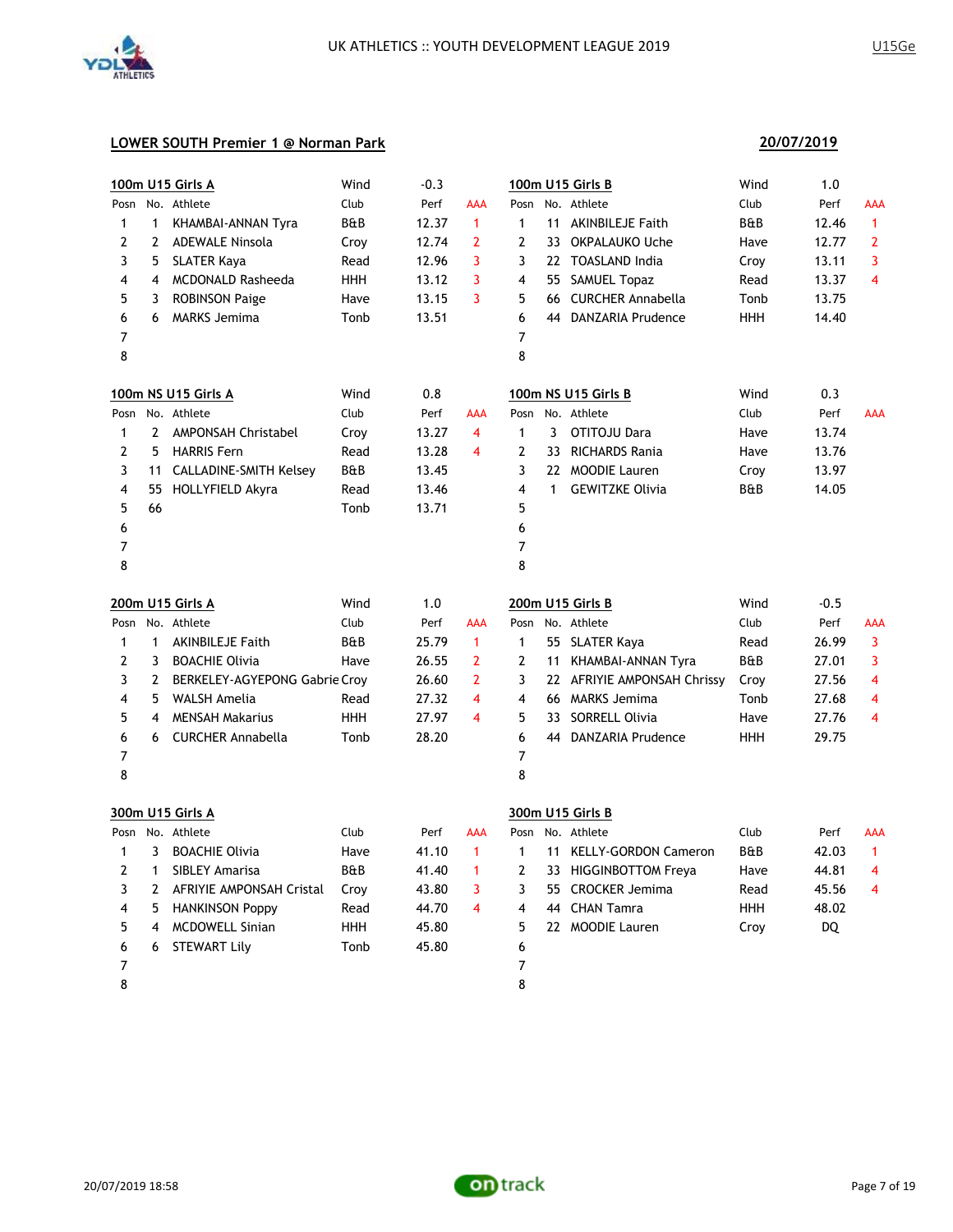

|      |              | 800m U15 Girls A            |            |          |              |              |    | 800m U15 Girls B                 |            |          |              |
|------|--------------|-----------------------------|------------|----------|--------------|--------------|----|----------------------------------|------------|----------|--------------|
|      |              | Posn No. Athlete            | Club       | Perf     | AAA          | Posn         |    | No. Athlete                      | Club       | Perf     | AAA          |
| 1    | 3            | OKORO Stephanie             | Have       | 02:20.29 | 1            | 1            |    | 33 HIGGINS Ruby                  | Have       | 02:20.60 | 1            |
| 2    | 1            | <b>KELLY-GORDON Cameron</b> | B&B        | 02:23.39 | 2            | 2            | 11 | <b>MPASSY Faith</b>              | B&B        | 02:23.98 | 3            |
| 3    | 4            | <b>CHAN Tamra</b>           | <b>HHH</b> | 02:24.35 | 3            | 3            | 55 | <b>BARNES Katie</b>              | Read       | 02:25.55 | 3            |
| 4    | 5            | <b>CROCKER Jemima</b>       | Read       | 02:25.03 | 3            | 4            |    | 22 ALLISON Leah                  | Croy       | 02:42.91 |              |
| 5    | 6            | <b>STEWART Lily</b>         | Tonb       | 02:32.17 |              | 5            | 44 | <b>MCDOWELL Sinian</b>           | <b>HHH</b> | 02:46.08 |              |
| 6    |              | 2 SETHNA-MCINTOSH Jana      | Croy       | 02:45.69 |              | 6            |    | 66 HESLOP Beatrice               | Tonb       | 02:50.69 |              |
| 7    |              |                             |            |          |              | 7            |    |                                  |            |          |              |
| 8    |              |                             |            |          |              | 8            |    |                                  |            |          |              |
|      |              | 800m NS U15 Girls A         |            |          |              |              |    | 800m NS U15 Girls B              |            |          |              |
|      |              | Posn No. Athlete            | Club       | Perf     | AAA          |              |    | Posn No. Athlete                 | Club       | Perf     | AAA          |
| 1    | 1            | <b>MAHER Sofia-plum</b>     | B&B        | 02:35.00 |              | 1            |    |                                  |            |          |              |
| 2    | 5            | <b>TAPLIN Scarlett</b>      | Read       | 02:35.85 |              | 2            |    |                                  |            |          |              |
| 3    |              | 55 PAINTING Talia           | Read       | 02:38.10 |              | 3            |    |                                  |            |          |              |
| 4    | 3            | <b>BRADLEY Holly</b>        | Have       | 02:40.48 |              | 4            |    |                                  |            |          |              |
| 5    |              | 33 ARIZI Alexia             | Have       | 02:46.04 |              | 5            |    |                                  |            |          |              |
| 6    |              |                             |            |          |              | 6            |    |                                  |            |          |              |
| 7    |              |                             |            |          |              | 7            |    |                                  |            |          |              |
| 8    |              |                             |            |          |              | 8            |    |                                  |            |          |              |
|      |              | 1500m U15 Girls A           |            |          |              |              |    | 1500m U15 Girls B                |            |          |              |
| Posn |              | No. Athlete                 | Club       | Perf     | AAA          |              |    | Posn No. Athlete                 | Club       | Perf     | <b>AAA</b>   |
| 1    | 1            | <b>MEERS Lily</b>           | B&B        | 04:47.30 | 1            | 1            |    | 55 NEWMAN Ella                   | Read       | 04:58.00 | 3            |
| 2    | 5            | <b>BOTHA Ella</b>           | Read       | 04:47.37 | 1            | 2            |    | 11 FIRTH Carys                   | B&B        | 05:20.54 |              |
| 3    | 3            | <b>BARKER Madeline</b>      | Have       | 05:10.08 | 4            | 3            |    | 33 LONG Freya                    | Have       | 05:25.05 |              |
| 4    | 4            | <b>HUNTER Hebe</b>          | <b>HHH</b> | 05:11.20 | 4            | 4            |    | 22 CLARE Eloise                  | Croy       | 05:48.32 |              |
| 5    | 2            | <b>HOOPER Jenna</b>         | Croy       | 05:34.30 |              | 5            |    |                                  |            |          |              |
| 6    |              |                             |            |          |              | 6            |    |                                  |            |          |              |
| 7    |              |                             |            |          |              | 7            |    |                                  |            |          |              |
| 8    |              |                             |            |          |              | 8            |    |                                  |            |          |              |
|      |              | 75m Hurdles U15 Girls A     | Wind       | $-0.1$   |              |              |    | 75m Hurdles U15 Girls B          | Wind       | 0.1      |              |
| Posn |              | No. Athlete                 | Club       | Perf     | AAA          | Posn         |    | No. Athlete                      | Club       | Perf     | <b>AAA</b>   |
| 1    | $\mathbf{2}$ | <b>BONSU Lia</b>            | Croy       | 11.26    | $\mathbf{1}$ | 1            |    | 22 AFRIYIE AMPONSAH Chrissy      | Croy       | 11.73    | $\mathbf{1}$ |
| 2    |              | 3 KING Paris                | Have       | 11.61    | -1           | $\mathbf{2}$ |    | 55 SOMMERVILLE-BAILEY Megan Read |            | 12.26    | 3            |
| 3    | 5            | WALSH Amelia                | Read       | 11.89    | 1            | 3            |    | 33 ROBINSON Paige                | Have       | 12.30    | 3            |
| 4    | 6            | <b>BAKER Georgia</b>        | Tonb       | 11.98    | 2            | 4            | 11 | <b>SMITH Abigail</b>             | B&B        | 12.87    | 4            |
| 5    | 1            | <b>ALGEO Emily</b>          | B&B        | 12.67    | 4            | 5            |    | 66 LACEY Asha                    | Tonb       | 13.09    | 4            |
| 6    |              |                             |            |          |              | 6            |    |                                  |            |          |              |
| 7    |              |                             |            |          |              | 7            |    |                                  |            |          |              |
| 8    |              |                             |            |          |              | 8            |    |                                  |            |          |              |

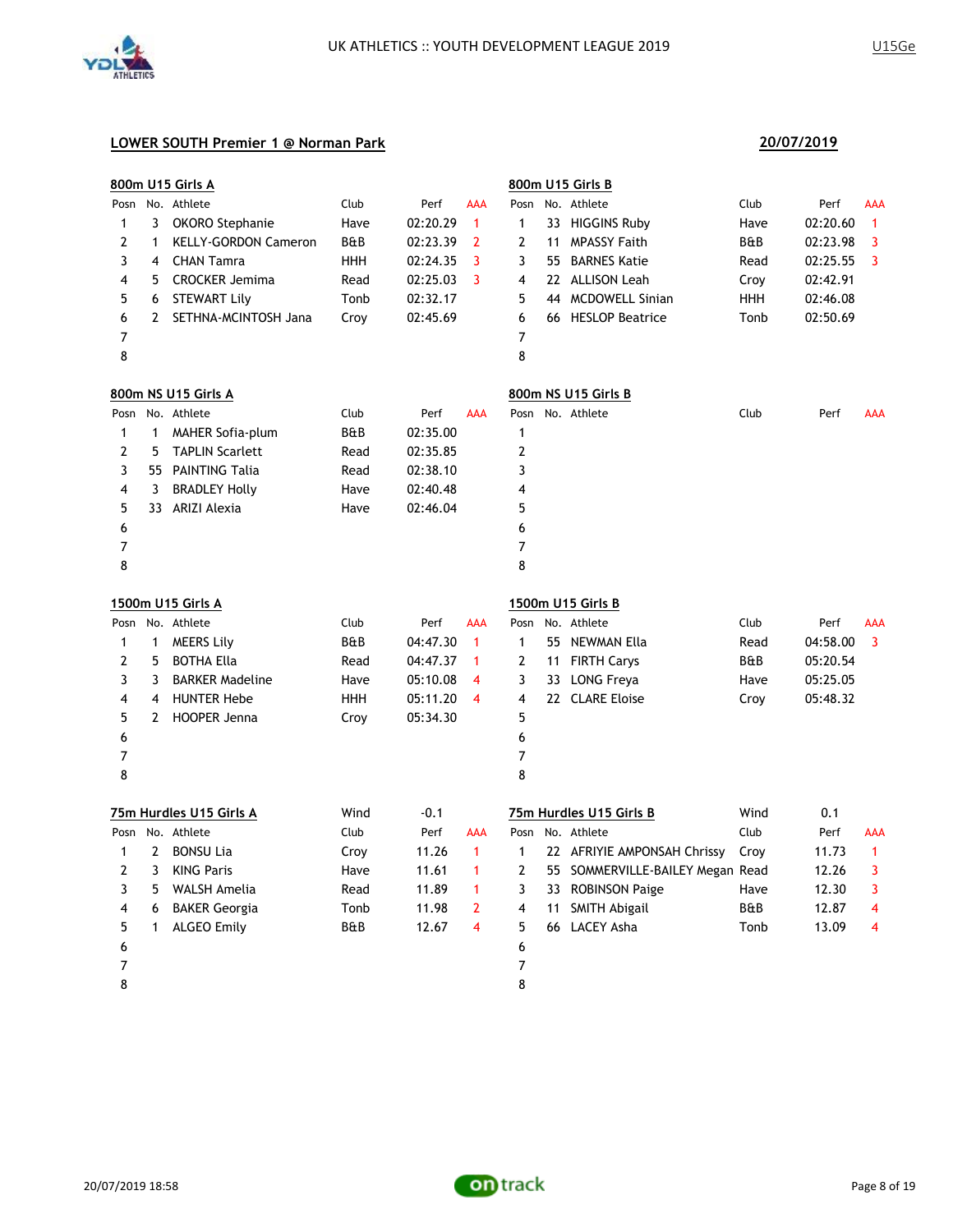

|      |     | Long Jump U15 Girls A     |                |      |            |              |     | Long Jump U15 Girls B    |                |      |            |
|------|-----|---------------------------|----------------|------|------------|--------------|-----|--------------------------|----------------|------|------------|
| Posn | Bib | Athlete                   | Club           | Perf | AAA        | Posn         | Bib | Athlete                  | Club           | Perf | <b>AAA</b> |
|      | 3   | <b>HIGGINBOTTOM Freya</b> | Have           | 4.80 | 3          | 1            | 2   | <b>FRANCIS Ella</b>      | Croy           | 4.55 | 4          |
| 2    | 6   | <b>BAKER Georgia</b>      | Tonb           | 4.66 | 4          | 2            | 11  | <b>KERR Sophie</b>       | <b>B&amp;B</b> | 4.29 |            |
| 3    | 4   | <b>MENSAH Makarius</b>    | <b>HHH</b>     | 4.63 | 4          | 3            | 66  | <b>CURCHER Annabella</b> | Tonb           | 4.23 |            |
| 4    | 22  | <b>DUGGAN Jessica</b>     | Croy           | 4.56 | 4          | 4            | 44  | <b>MCDONALD Rasheeda</b> | <b>HHH</b>     | 4.11 |            |
| 5.   | 1   | <b>MPASSY Faith</b>       | <b>B&amp;B</b> | 4.31 |            | 5.           | 5.  | <b>ASHBY Georgina</b>    | Read           | 3.92 |            |
| 6    | 55. | <b>HOGAN Zara</b>         | Read           | 4.0  |            | 6            | 33. | <b>BOACHIE Olivia</b>    | Have           | 3.74 |            |
| 7    |     |                           |                |      |            | 7            |     |                          |                |      |            |
| 8    |     |                           |                |      |            | 8            |     |                          |                |      |            |
|      |     | High Jump U15 Girls A     |                |      |            |              |     | High Jump U15 Girls B    |                |      |            |
| Posn | Bib | Athlete                   | Club           | Perf | <b>AAA</b> | Posn         |     | Bib Athlete              | Club           | Perf | <b>AAA</b> |
|      | 2   | <b>HOWARD Sasha</b>       | Croy           | 1.55 | 2          | 1            | 66  | <b>LEAN Saskia</b>       | Tonb           | 1.50 | 3          |
| 2    | 6   | <b>BAKER Georgia</b>      | Tonb           | 1.50 | 3          | $\mathbf{2}$ | 22  | <b>MOORE Ursula</b>      | Croy           | 1.45 | 4          |
| 3    | 5   | <b>WALSH Amelia</b>       | Read           | 1.45 | 4          | 3            | 55. | <b>WELLSTEAD Lauren</b>  | Read           | 1.45 | 4          |
| 4    | 44  | <b>FORRESTER Beatrice</b> | <b>HHH</b>     | 1.40 |            | 4            | 11  | <b>MPASSY Faith</b>      | <b>B&amp;B</b> | 1.35 |            |
| 5    |     | <b>DUNCOMBE Elena</b>     | <b>B&amp;B</b> | 1.35 |            | 5.           | 33. | OTITOJU Dara             | Have           | 1.30 |            |
| 6    | 3   | <b>SORRELL Olivia</b>     | Have           | 1.35 |            |              |     |                          |                |      |            |

|      |    | Pole Vault U15 Girls A | Pole Vault U15 Girls B |      |     |      |  |                 |      |      |     |
|------|----|------------------------|------------------------|------|-----|------|--|-----------------|------|------|-----|
| Posn |    | Bib Athlete            | Club                   | Perf | AAA | Posn |  | Bib Athlete     | Club | Perf | AAA |
|      | -5 | <b>HARRIS Ruby</b>     | Read                   | 2.80 |     |      |  | 55 SUTTON Naomi | Read | 2.60 |     |
|      | 6  | WHITE Lucinda          | Tonb                   | 2.70 |     |      |  | 66 LEAN Saskia  | Tonb | 2.20 | 4   |
|      | -3 | LONG Freya             | Have                   | 1.80 |     |      |  |                 |      |      |     |
| 4    |    | <b>GEWITZKE Olivia</b> | <b>B&amp;B</b>         |      |     |      |  |                 |      |      |     |

|      | Shot U15 Girls A |                      |                |       |            | Shot U15 Girls B |    |                        |                |       |            |  |
|------|------------------|----------------------|----------------|-------|------------|------------------|----|------------------------|----------------|-------|------------|--|
| Posn |                  | Bib Athlete          | Club           | Perf  | <b>AAA</b> | Posn             |    | Bib Athlete            | Club           | Perf  | <b>AAA</b> |  |
|      |                  | NWOSU Amara          | Have           | 11.42 |            |                  |    | 55 GREENIDGE-KNELL Mia | Read           | 10.80 |            |  |
|      | 5.               | DHIR Samaja          | Read           | 10.97 |            |                  | 22 | MILLER Shereece        | Croy           | 8.96  | 3          |  |
|      |                  | <b>RENNIE Rianna</b> | <b>B&amp;B</b> | 10.93 |            |                  |    | 66 THOMAS Eleanor      | Tonb           | 8.06  | 4          |  |
| 4    | 6                | NISBET Erin          | Tonb           | 9.78  | 2          | 4                | 33 | <b>KING Paris</b>      | Have           | 6.28  |            |  |
| 5.   |                  | <b>ABOAGYE Cervs</b> | Croy           | 9.59  | 2          | 5                | 11 | MEERS Lily             | <b>B&amp;B</b> | 5.29  |            |  |
| 6    | 44               | MENSAH Makarius      | <b>HHH</b>     | 7.49  |            | 6                |    |                        |                |       |            |  |
|      |                  |                      |                |       |            |                  |    |                        |                |       |            |  |
| 8    |                  |                      |                |       |            | 8                |    |                        |                |       |            |  |

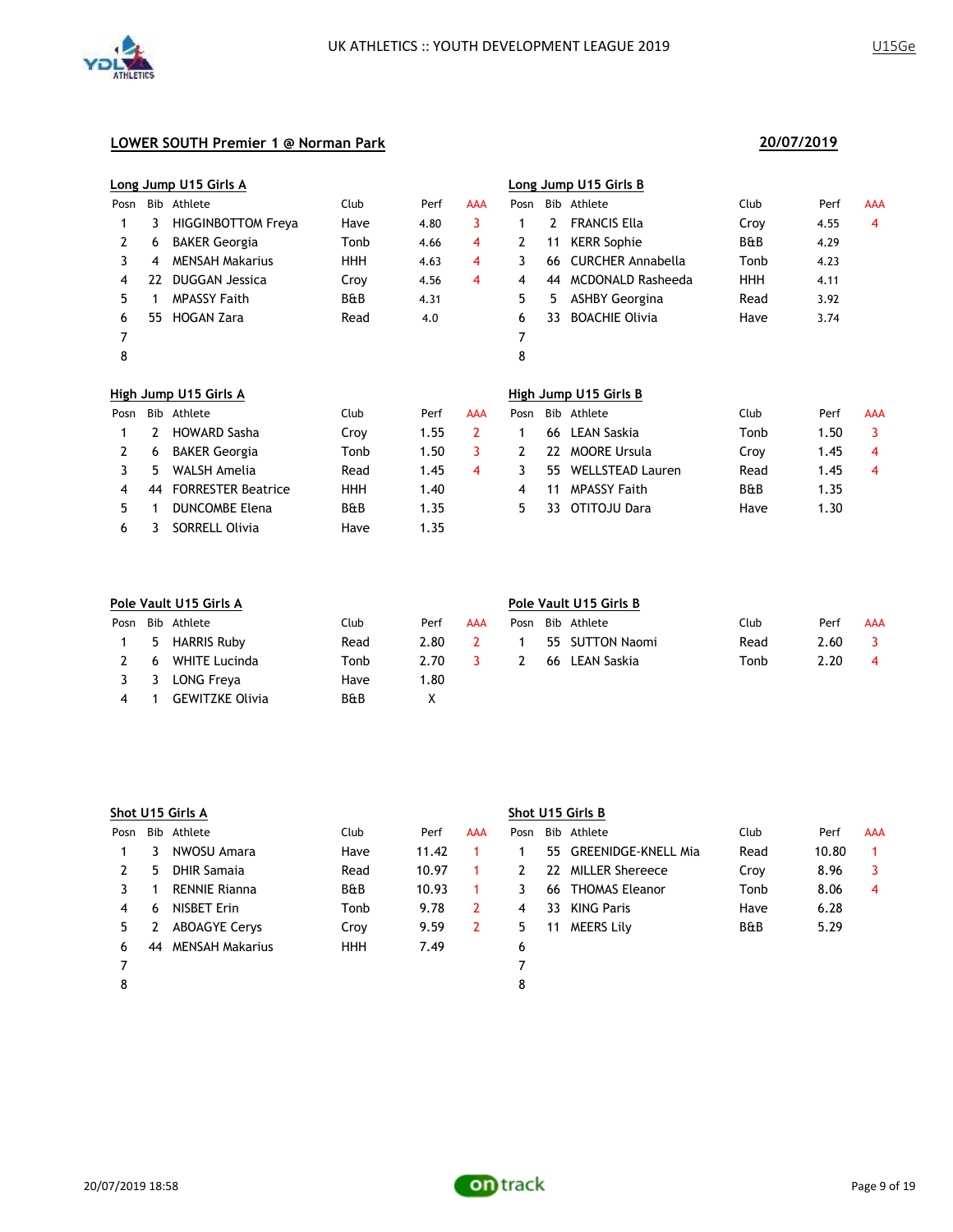

|      |    | Discus U15 Girls A        |            |       |              |                |              | Discus U15 Girls B               |                |       |            |
|------|----|---------------------------|------------|-------|--------------|----------------|--------------|----------------------------------|----------------|-------|------------|
| Posn |    | Bib Athlete               | Club       | Perf  | <b>AAA</b>   | Posn           |              | Bib Athlete                      | Club           | Perf  | <b>AAA</b> |
| 1    | 5  | <b>DHIR Samaia</b>        | Read       | 27.18 |              | 1              |              | 33 NWOSU Amara                   | Have           | 21.05 |            |
| 2    | 3  | <b>YEXLEY Hannah</b>      | Have       | 22.95 |              | 2              | 55.          | <b>GREENIDGE-KNELL Mia</b>       | Read           | 20.97 |            |
| 3    | 6  | <b>NISBET Erin</b>        | Tonb       | 20.48 |              | 3              | 66           | <b>THOMAS Eleanor</b>            | Tonb           | 16.91 |            |
| 4    | 2  | <b>ABOAGYE Cerys</b>      | Croy       | 18.78 |              | 4              |              | 22 HOWARD Sasha                  | Croy           | 13.25 |            |
| 5    | 11 | <b>ALGEO Emily</b>        | B&B        | 10.38 |              | 5              | $\mathbf{1}$ | <b>WILLARS Amelie</b>            | B&B            | 9.21  |            |
| 6    | 4  | <b>HEPWORTH Eve</b>       | <b>HHH</b> | 7.84  |              | 6              |              |                                  |                |       |            |
| 7    |    |                           |            |       |              | $\overline{7}$ |              |                                  |                |       |            |
| 8    |    |                           |            |       |              | 8              |              |                                  |                |       |            |
|      |    | Hammer U15 Girls A        |            |       |              |                |              | Hammer U15 Girls B               |                |       |            |
|      |    | Posn Bib Athlete          | Club       | Perf  | AAA          | Posn           |              | Bib Athlete                      | Club           | Perf  | <b>AAA</b> |
| 1    | 5. | <b>DHIR Samaia</b>        | Read       | 36.98 | 3            | 1              | 55           | <b>GREENIDGE-KNELL Mia</b>       | Read           | 28.53 | 4          |
| 2    | 2  | <b>BROADHEAD Pheobe</b>   | Croy       | 36.42 | 3            | 2              | 66           | <b>THOMAS Eleanor</b>            | Tonb           | 25.41 | 4          |
| 3    | 6  | <b>NISBET Erin</b>        | Tonb       | 25.72 | 4            | 3              | $\mathbf{1}$ | <b>WILLARS Amelie</b>            | <b>B&amp;B</b> | 18.40 |            |
| 4    | 11 | <b>RENNIE Rianna</b>      | B&B        | 24.71 | 4            | 4              | 33           |                                  | Have           | 17.75 |            |
| 5    | 3  | NWOSU Amara               | Have       | 21.58 |              | 5              |              | 22 KAMDOM KEMEGNE Christian Croy |                | 6.18  |            |
| 6    |    |                           |            |       |              | 6              |              |                                  |                |       |            |
| 7    |    |                           |            |       |              | $\overline{7}$ |              |                                  |                |       |            |
| 8    |    |                           |            |       |              | 8              |              |                                  |                |       |            |
|      |    | Javelin U15 Girls A       |            |       |              |                |              | Javelin U15 Girls B              |                |       |            |
| Posn |    | Bib Athlete               | Club       | Perf  | <b>AAA</b>   | Posn           |              | Bib Athlete                      | Club           | Perf  | <b>AAA</b> |
| 1    | 6  | <b>WHITE Lucinda</b>      | Tonb       | 34.29 | $\mathbf{1}$ | 1              |              | 55 HUSKINSON Grace               | Read           | 19.65 |            |
| 2    | 1  | <b>RENNIE Rianna</b>      | B&B        | 32.27 | 2            | 2              | 22           | <b>MORGAN-JONES Miah</b>         | Croy           | 18.50 |            |
| 3    | 2  | <b>HOWARD Sasha</b>       | Croy       | 28.28 | 3            | 3              |              | 66 MARKS Natalie                 | Tonb           | 15.42 |            |
| 4    | 44 | <b>FORRESTER Beatrice</b> | <b>HHH</b> | 28.28 | 3            | 4              | 11           | <b>GEWITZKE Olivia</b>           | B&B            | 15.24 |            |
| 5    | 5. | <b>ECKERSALL Tilly</b>    | Read       | 22.85 | 4            | 5              | 33           | <b>RICHARDS Rania</b>            | Have           | 12.66 |            |
| 6    | 3  | <b>LONG Freya</b>         | Have       | 20.30 |              | 6              |              |                                  |                |       |            |
| 7    |    |                           |            |       |              | 7              |              |                                  |                |       |            |
| 8    |    |                           |            |       |              | 8              |              |                                  |                |       |            |
|      |    |                           |            |       |              |                |              |                                  |                |       |            |

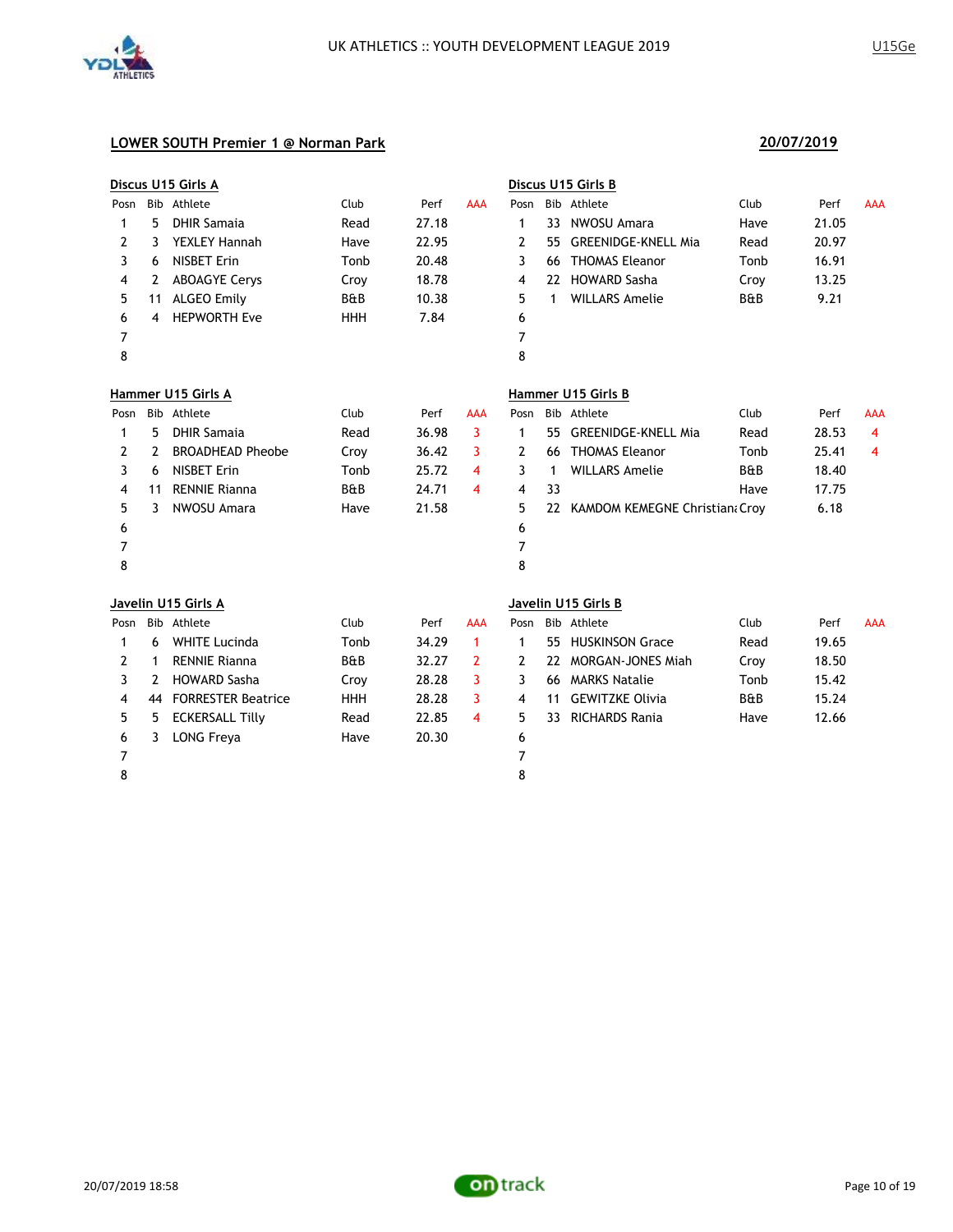

#### **4 x 100m U15 Girls A**

|    |     | Posn No. Runners                                                                  | Club           | Perf  |
|----|-----|-----------------------------------------------------------------------------------|----------------|-------|
|    | 2   | AFRIYIE AMPONSAH Chrissy, BERKELEY-AGYEPONG Gabriella, ADEWALE Ninsola, BONSU Lia | Croy           | 48.99 |
|    | 3   | ROBINSON Paige, KING Paris, OKORO Stephanie, OKPALAUKO Uche                       | Have           | 49.55 |
|    |     | KERR Sophie, AKINBILEJE Faith, KERR Emily, KHAMBAI-ANNAN Tyra                     | <b>B&amp;B</b> | 50.17 |
| 4  | -5. | HARRIS Fern, WALSH Amelia, SAMUEL Topaz, SLATER Kaya                              | Read           | 51.62 |
| 5. | 4   | MCDONALD Rasheeda, DANZARIA Prudence, MENSAH Makarius, ROBINSON Jaydine           | <b>HHH</b>     | 52.32 |
| 6  | 6   | LACEY Asha, THOMAS Eleanor, MARKS Natalie, MARKS Jemima                           | Tonb           | 54.50 |
|    |     |                                                                                   |                |       |

7 8

### **4 x 300m U15 Girls A**

|                |                | Posn No. Runners                                                                 | Club           | Perf     |
|----------------|----------------|----------------------------------------------------------------------------------|----------------|----------|
|                |                | KELLY-GORDON Cameron, MPASSY Faith, MEERS Lily, SIBLEY Amarisa                   | <b>B&amp;B</b> | 02:55.27 |
|                | 3              | BARKER Madeline, YEXLEY Hannah, OTITOJU Dara, BOACHIE Olivia                     | Have           | 03:05.10 |
|                |                | 5 HANKINSON Poppy, TAPLIN Scarlett, CROCKER Jemima, BARNES Katie                 | Read           | 03:07.80 |
| $\overline{4}$ | $\mathcal{L}$  | ALLISON Leah, AFRIYIE AMPONSAH Cristal, DUGGAN Jessica, AFRIYIE AMPONSAH Chrissy | Crov           | 03:11.19 |
| 5.             |                | 6 CURCHER Annabella, STEWART Lily, BAKER Georgia, MARKS Jemima                   | Tonb           | 03:12.71 |
| 6              | $\overline{4}$ | MCDOWELL Sinian, HUNTER Hebe, CHAN Tamra, WILLIAMS Grace                         | <b>HHH</b>     | 03:23.90 |
|                |                |                                                                                  |                |          |

- 7
- 8

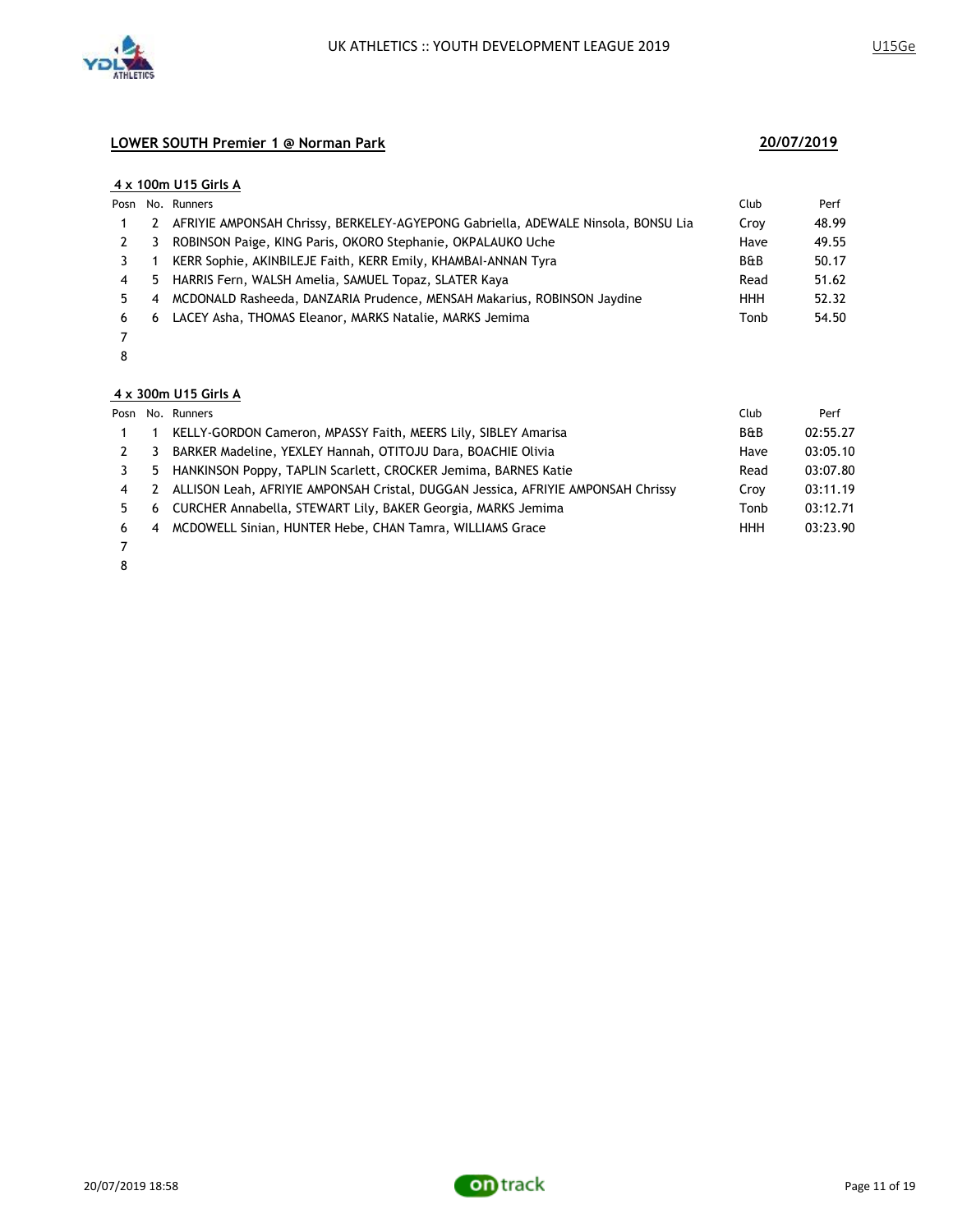

### **LOWER SOUTH Premier 1 @ Norman Park**

|                |                | 100m U13 Boys A       | Wind       | 0.3      |                |                         | 100m U13 Boys B           | Wind | $-0.7$    |                |
|----------------|----------------|-----------------------|------------|----------|----------------|-------------------------|---------------------------|------|-----------|----------------|
| Posn           |                | No. Athlete           | Club       | Perf     | AAA            |                         | Posn No. Athlete          | Club | Perf      | AAA            |
| 1              | 3              | SALAAM Al-ameen       | Have       | 12.26    | $\mathbf{1}$   | $\mathbf{1}$            | 33 LAMMAS Daniel          | Have | 13.09     | $\mathbf{2}$   |
| 2              | 5              | <b>LAMB Aaron</b>     | Read       | 12.56    | 1              | 2                       | 44 OPOKU Matthew          | HHH  | 13.19     | $\overline{2}$ |
| 3              | $\overline{2}$ | AKINTOLA Ibukun       | Croy       | 12.59    | 1              | 3                       | 22 ATTA-FYNN Jayden fiifi | Croy | 13.27     | 3              |
| 4              | $\mathbf{1}$   | NWOGWUGWU Zuriel      | B&B        | 12.72    | 1              | 4                       | 11 STOBER Ruben           | B&B  | 13.65     | 4              |
| 5              | 4              | CROOKS J'quarm        | <b>HHH</b> | 13.19    | $\overline{2}$ | 5                       | 55 CROFT Thomas           | Read | 14.03     |                |
| 6              | 6              | DIXON Zac             | Tonb       | 13.82    | 4              | 6                       | 66 WALKER Tom             | Tonb | 14.11     |                |
| 7              |                |                       |            |          |                | 7                       |                           |      |           |                |
| 8              |                |                       |            |          |                | 8                       |                           |      |           |                |
|                |                | 100m NS U13 Boys A    | Wind       | 0.1      |                |                         | 100m NS U13 Boys B        | Wind | <b>NT</b> |                |
| Posn           |                | No. Athlete           | Club       | Perf     | AAA            |                         | Posn No. Athlete          | Club | Perf      | <b>AAA</b>     |
| 1              | $\mathbf{3}$   | <b>OGUNDARE Jude</b>  | Have       | 13.57    |                | $\mathbf{1}$            |                           |      |           |                |
| 2              | $\mathbf{2}$   | DEE Michael roy       | Croy       | 13.59    |                | $\overline{2}$          |                           |      |           |                |
| 3              | 11             | <b>BYFIELD Marley</b> | B&B        | 13.69    |                | 3                       |                           |      |           |                |
| 4              | 66             | LOUSBERG Jan          | Tonb       | 14.09    |                | 4                       |                           |      |           |                |
| 5              | 33             | <b>RADDEN James</b>   | Have       | 14.15    |                | 5                       |                           |      |           |                |
| 6              | 44             |                       | <b>HHH</b> | 14.36    |                | 6                       |                           |      |           |                |
| 7              | $\mathbf{1}$   | <b>JENKINS Daniel</b> | B&B        | 14.74    |                | 7                       |                           |      |           |                |
| 8              | 6              | METCALFE Alfred       | Tonb       | 14.78    |                | 8                       |                           |      |           |                |
|                |                | 200m U13 Boys A       | Wind       | $-0.1$   |                |                         | 200m U13 Boys B           | Wind | 0.9       |                |
| Posn           |                | No. Athlete           | Club       | Perf     | AAA            |                         | Posn No. Athlete          | Club | Perf      | AAA            |
| 1              | $\mathbf{1}$   | NWOGWUGWU Zuriel      | B&B        | 26.27    | $\mathbf{1}$   | $\mathbf{1}$            | 55 LAMB Aaron             | Read | 26.40     | $\mathbf{1}$   |
| 2              | 3              | <b>OGUNDARE Jude</b>  | Have       | 27.52    | 3              | 2                       | 11 MOURTADA Rayhan        | B&B  | 27.34     | 2              |
| 3              | 5              | ANTHONY-DEYEMO Reuben | Read       | 27.53    | 3              | 3                       | 44 OPOKU Matthew          | HHH  | 28.77     | 4              |
| 4              | 4              | <b>CRUMLEY Finn</b>   | <b>HHH</b> | 27.80    | 3              | $\overline{4}$          | 66 ALEXIS Noah            | Tonb | 29.09     | 4              |
| 5              | 6              | YOUNG Ryan            | Tonb       | 29.36    |                | 5                       | 33 RADDEN James           | Have | 29.39     |                |
| 6              |                |                       |            |          |                | 6                       |                           |      |           |                |
| 7              |                |                       |            |          |                | 7                       |                           |      |           |                |
| 8              |                |                       |            |          |                | 8                       |                           |      |           |                |
|                |                | 800m U13 Boys A       |            |          |                |                         | 800m U13 Boys B           |      |           |                |
| Posn           |                | No. Athlete           | Club       | Perf     | <b>AAA</b>     | Posn                    | No. Athlete               | Club | Perf      | <b>AAA</b>     |
| 1              | 4              | LEE-BAUM Joshua       | <b>HHH</b> | 02:13.24 | $\mathbf{1}$   | $\mathbf{1}$            | 33 ALEXANDRU Sebastian    | Have | 02:29.27  | $\overline{4}$ |
| 2              | 3              | <b>LAMMAS Daniel</b>  | Have       | 02:20.79 | $\mathbf{1}$   | 2                       | 22 BURKE Kyron-bailee     | Croy | 02:31.08  | $\overline{4}$ |
| 3              | $\mathbf{1}$   | <b>BROOKS Jasper</b>  | B&B        | 02:28.73 | 4              | 3                       | 66 HALFHIDE Thomas        | Tonb | 02:34.14  |                |
| 4              | 2              | <b>BLAKE Kobi</b>     | Croy       | 02:30.03 | 4              | $\overline{\mathbf{4}}$ | 11 VERSTER Hendri         | B&B  | 02:39.13  |                |
| 5              | 5              | SHEIKH Jacob          | Read       | 02:33.64 | 4              | 5                       | 44 OSMAN Mustafa          | HHH  | 02:43.73  |                |
| 6              | 6              | <b>GREEVES Joshua</b> | Tonb       | 02:36.57 |                | 6                       |                           |      |           |                |
| $\overline{7}$ |                |                       |            |          |                | 7                       |                           |      |           |                |

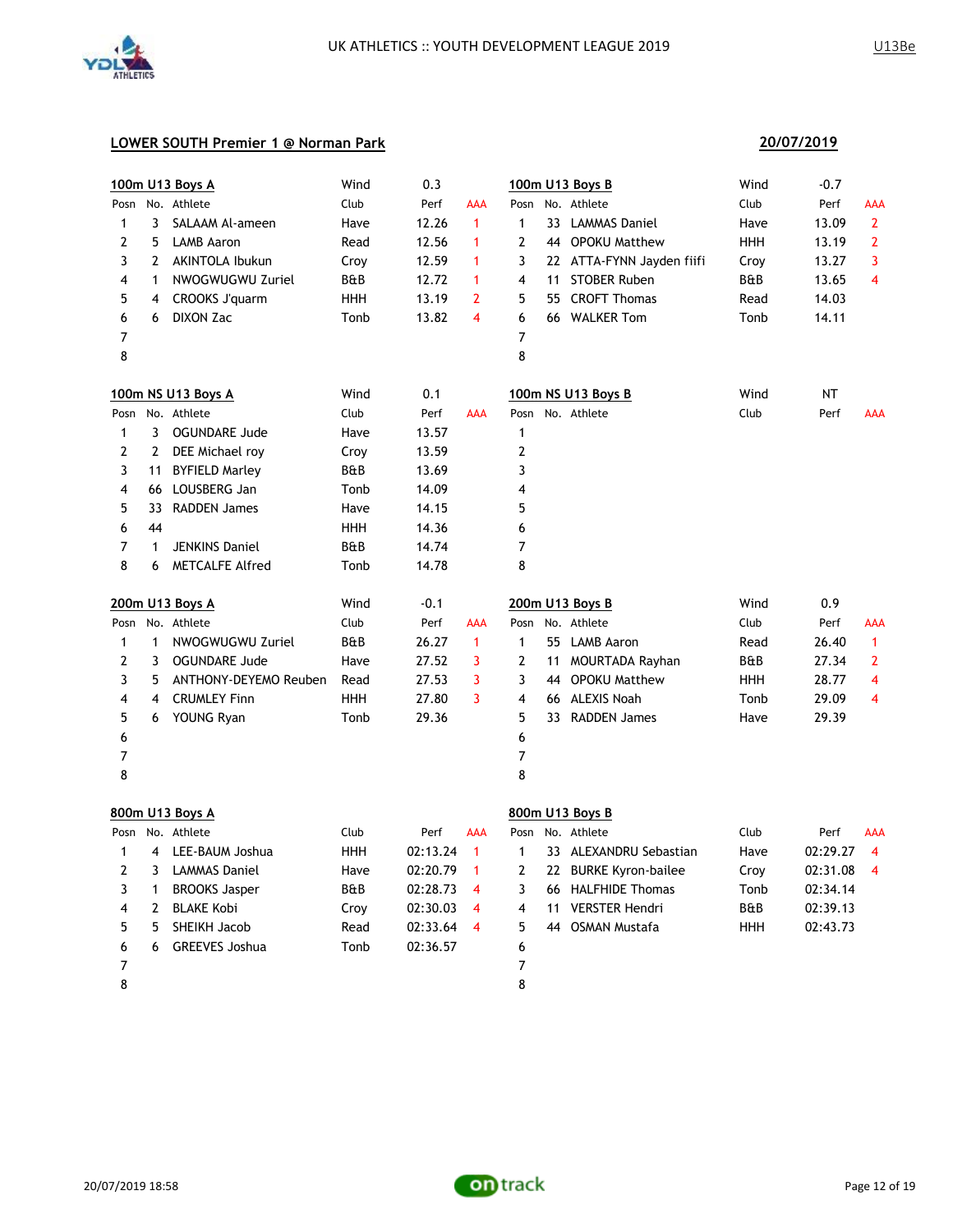

|                |                | 800m NS U13 Boys A         |            |          |                         |                |    | 800m NS U13 Boys B       |      |          |                |
|----------------|----------------|----------------------------|------------|----------|-------------------------|----------------|----|--------------------------|------|----------|----------------|
|                |                | Posn No. Athlete           | Club       | Perf     | <b>AAA</b>              | Posn           |    | No. Athlete              | Club | Perf     | AAA            |
| 1              | $\mathbf{1}$   | <b>HILLIER Franco</b>      | B&B        | 02:31.39 |                         | 1              |    |                          |      |          |                |
| 2              |                | 11 FAGE Harry              | B&B        | 02:36.03 |                         | 2              |    |                          |      |          |                |
| 3              |                | 22 OPARA Kaden             | Croy       | 02:37.59 |                         | 3              |    |                          |      |          |                |
| 4              | 3              | <b>HIGGINS Zack</b>        | Have       | 02:38.08 |                         | 4              |    |                          |      |          |                |
| 5              |                | 33 KABUYE Waleed           | Have       | 02:43.59 |                         | 5              |    |                          |      |          |                |
| 6              |                |                            |            |          |                         | 6              |    |                          |      |          |                |
| 7              |                |                            |            |          |                         | 7              |    |                          |      |          |                |
| 8              |                |                            |            |          |                         | 8              |    |                          |      |          |                |
|                |                | 1500m U13 Boys A           |            |          |                         |                |    | 1500m U13 Boys B         |      |          |                |
| Posn           |                | No. Athlete                | Club       | Perf     | <b>AAA</b>              | Posn           |    | No. Athlete              | Club | Perf     | <b>AAA</b>     |
| 1              | 5              | <b>GILLAS Maddox</b>       | Read       | 04:45.46 | $\mathbf{1}$            | $\mathbf{1}$   |    | 33 HART Nathan           | Have | 04:52.66 | $\overline{2}$ |
| 2              | $\mathbf{1}$   | <b>MIDDLETON Alexander</b> | B&B        | 04:48.97 | 1                       | $\overline{2}$ | 11 | <b>HEALY Joshua</b>      | B&B  | 04:59.98 | 3              |
| 3              | 3              | <b>TAYLOR-BUSH Oliver</b>  | Have       | 04:51.95 | $\overline{2}$          | 3              | 55 | <b>SMITH Josh</b>        | Read | 05:08.35 | 4              |
| 4              | 4              | <b>WHITELOCK Fabien</b>    | <b>HHH</b> | 04:53.02 | $\overline{2}$          | 4              |    | 66 GORRILL Lucas         | Tonb | 05:20.71 |                |
| 5              | 6              | <b>FRASER Harrison</b>     | Tonb       | 05:10.39 | $\overline{\mathbf{4}}$ | 5              |    |                          |      |          |                |
| 6              |                |                            |            |          |                         | 6              |    |                          |      |          |                |
| 7              |                |                            |            |          |                         | 7              |    |                          |      |          |                |
| 8              |                |                            |            |          |                         | 8              |    |                          |      |          |                |
|                |                | 75m Hurdles U13 Boys A     | Wind       | 0.1      |                         |                |    | 75m Hurdles U13 Boys B   | Wind | 2.0      |                |
|                |                | Posn No. Athlete           | Club       | Perf     | <b>AAA</b>              | Posn           |    | No. Athlete              | Club | Perf     | AAA            |
| 1              | 5              | <b>NNEKE Kahlon</b>        | Read       | 12.67    | $\mathbf{1}$            | $\mathbf{1}$   | 11 | NIKORO Andrew            | B&B  | 13.21    | $\mathbf{2}$   |
| $\overline{2}$ | $\mathbf{2}$   | <b>ARAMIDE Emmanuel</b>    | Croy       | 12.75    | $\mathbf{1}$            | 2              |    | 33 ALEXANDRU Sebastian   | Have | 13.82    | 3              |
| 3              | 3              | <b>SHEARING Oscar</b>      | Have       | 12.76    | $\mathbf 1$             | 3              |    | 66 ALEXIS Noah           | Tonb | 15.38    |                |
| 4              | $\mathbf{1}$   | MOURTADA Rayhan            | B&B        | 12.87    | 1                       | 4              |    | 55 CROFT Thomas          | Read | 15.41    |                |
| 5              | 4              | CROOKS J'quarm             | <b>HHH</b> | 13.27    | $\overline{2}$          | 5              |    | 22 MOORE Ethan           | Croy | 17.71    |                |
| 6              | 6              | <b>WALTERS William</b>     | Tonb       | 15.26    |                         | 6              |    |                          |      |          |                |
| 7              |                |                            |            |          |                         | 7              |    |                          |      |          |                |
| 8              |                |                            |            |          |                         | 8              |    |                          |      |          |                |
|                |                | Long Jump U13 Boys A       |            |          |                         |                |    | Long Jump U13 Boys B     |      |          |                |
| Posn           |                | Bib Athlete                | Club       | Perf     | AAA                     | Posn           |    | Bib Athlete              | Club | Perf     | AAA            |
| 1              | 3              | SALAAM Al-ameen            | Have       | 4.98     | $\mathbf{1}$            | 1              |    | 33 LAMMAS Daniel         | Have | 4.39     | 4              |
| 2              | $\mathbf{1}$   | NWOGWUGWU Zuriel           | B&B        | 4.81     | $\mathbf{1}$            | 2              |    | 44 CROOKS J'quarm        | HHH  | 4.32     | 4              |
| 3              | 4              | <b>CRUMLEY Finn</b>        | HHH        | 4.51     | 3                       | 3              | 11 | <b>BROOKS Jasper</b>     | B&B  | 4.20     | 4              |
| 4              | 5              | <b>RICKETTS Daniel</b>     | Read       | 4.49     | 3                       | 4              |    | 55 NNEKE Kahlon          | Read | 4.18     | 4              |
| 5              | $\overline{2}$ | <b>ARAMIDE Emmanuel</b>    | Croy       | 4.38     | $\overline{\mathbf{4}}$ | 5              | 6  | DIXON Zac                | Tonb | 4.08     |                |
| 6              |                | 66 LOUSBERG Jan            | Tonb       | 4.09     |                         | 6              |    | 22 ARNOS-PHILLIPS Daniel | Croy | 4.03     |                |
| 7              |                |                            |            |          |                         | 7              |    |                          |      |          |                |
| 8              |                |                            |            |          |                         | 8              |    |                          |      |          |                |

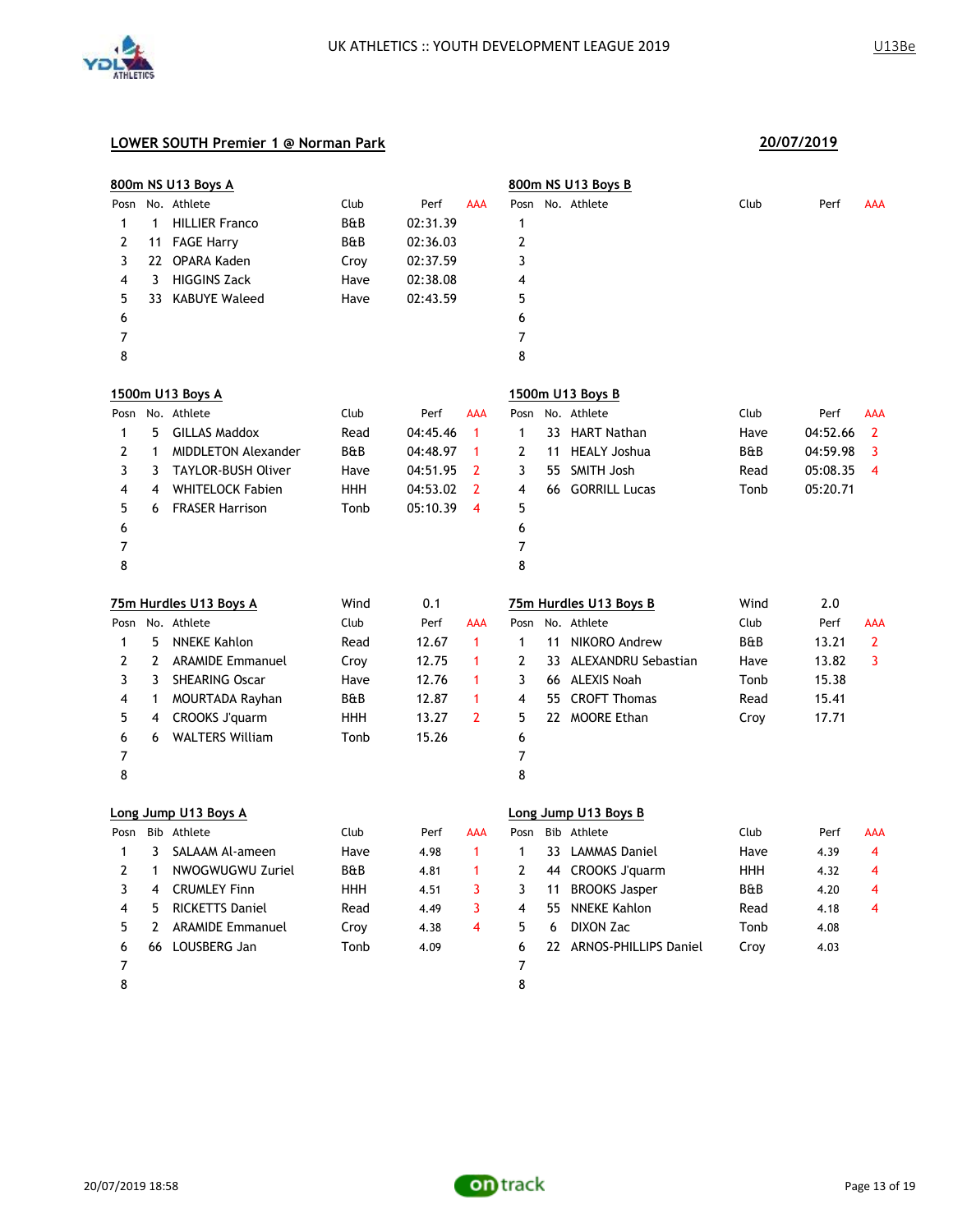

|      | High Jump U13 Boys A |                       |                |      |     | High Jump U13 Boys B |     |                         |                |      |            |  |
|------|----------------------|-----------------------|----------------|------|-----|----------------------|-----|-------------------------|----------------|------|------------|--|
| Posn | Bib                  | Athlete               | Club           | Perf | AAA | Posn                 | Bib | Athlete                 | Club           | Perf | <b>AAA</b> |  |
|      |                      | NIKORO Andrew         | <b>B&amp;B</b> | 1.46 |     |                      |     | KITTERIDGE Finn         | <b>B&amp;B</b> | .30  | 4          |  |
|      |                      | AKINTOLA Ibukun       | Croy           | 1.42 |     |                      | 77  | <b>ARAMIDE Emmanuel</b> | Crov           | 1.25 |            |  |
|      | 5                    | NNEKE Kahlon          | Read           | 1.40 |     |                      | 55. | RICKETTS Daniel         | Read           | 1.25 |            |  |
| 4    |                      | <b>SHEARING Oscar</b> | Have           | 1.20 |     | 4                    | 33  | <b>HARRIOTT Noah</b>    | Have           | 1.10 |            |  |
|      |                      | ALEXIS Noah           | Tonb           | 1.15 |     | 5                    | 66  | <b>WALTERS William</b>  | Tonb           | .05  |            |  |

|      | Shot U13 Boys A    |                              |                |       |            | Shot U13 Boys B |                    |                           |                |      |            |  |
|------|--------------------|------------------------------|----------------|-------|------------|-----------------|--------------------|---------------------------|----------------|------|------------|--|
| Posn | Bib                | Athlete                      | Club           | Perf  | <b>AAA</b> | Posn            |                    | Bib Athlete               | Club           | Perf | <b>AAA</b> |  |
|      | 3                  | SALAAM Al-ameen              | Have           | 12.21 |            |                 | 33                 | <b>HARRIOTT Noah</b>      | Have           | 8.25 | 3          |  |
| 2    | 4                  | ABEBRESE Alexander           | <b>HHH</b>     | 10.88 |            | 2               | 66                 | <b>WALKER Tom</b>         | Tonb           | 6.83 |            |  |
| 3    | 5.                 | ANTHONY-DEYEMO Reuben        | Read           | 8.91  | 2          | 3               | 55                 | <b>HENRY-DAIRE Aodhan</b> | Read           | 6.79 |            |  |
| 4    | 6                  | <b>METCALFE Alfred</b>       | Tonb           | 7.84  | 4          | 4               | 11                 | <b>KITTERIDGE Finn</b>    | <b>B&amp;B</b> | 6.78 |            |  |
| 5.   |                    | <b>KENNEDY Max</b>           | <b>B&amp;B</b> | 7.59  | 4          | 5.              | -22                |                           | Croy           | 5.35 |            |  |
| 6    |                    | <b>ARNOS-PHILLIPS Daniel</b> | Croy           | 6.48  |            | 6               |                    |                           |                |      |            |  |
| 7    |                    |                              |                |       |            | 7               |                    |                           |                |      |            |  |
| 8    |                    |                              |                |       |            | 8               |                    |                           |                |      |            |  |
|      | Javelin U13 Boys A |                              |                |       |            |                 | Javelin U13 Boys B |                           |                |      |            |  |

| Posn |     | Bib Athlete                  | Club           | Perf  | <b>AAA</b> | Posn |    | Bib Athlete             | Club           | Perf  | <b>AAA</b> |
|------|-----|------------------------------|----------------|-------|------------|------|----|-------------------------|----------------|-------|------------|
|      | 6   | <b>MOORE Zac</b>             | Tonb           | 35.60 |            |      |    | <b>KITTERIDGE Finn</b>  | <b>B&amp;B</b> | 26.88 | 3          |
|      |     | <b>KENNEDY Max</b>           | <b>B&amp;B</b> | 30.23 |            |      | 44 | <b>WHITELOCK Fabien</b> | <b>HHH</b>     | 21.91 | 4          |
|      | 4   | <b>CRUMLEY Finn</b>          | <b>HHH</b>     | 28.14 |            |      | b. | LAMB Aaron              | Read           | 20.79 |            |
| 4    | 55. | HENRY-DAIRE Aodhan           | Read           | 23.77 | 4          | 4    | 66 | DIXON Zac               | Tonb           | 19.68 |            |
| 5.   |     | JAMES Vincent                | Have           | 19.05 |            | 5.   | 33 | <b>SHEARING Oscar</b>   | Have           | 17.32 |            |
| 6    |     | <b>ARNOS-PHILLIPS Daniel</b> | Croy           | 15.29 |            | 6    | 22 | <b>MOORE Ethan</b>      | Croy           | 15.29 |            |
|      |     |                              |                |       |            |      |    |                         |                |       |            |
|      |     |                              |                |       |            | 8    |    |                         |                |       |            |

#### **4 x 100m U13 Boys A**

|   |    | Posn No. Runners                                                           | Club           | Perf  |
|---|----|----------------------------------------------------------------------------|----------------|-------|
|   | 3  | OGUNDARE Jude, LAMMAS Daniel, ALEXANDRU Sebastian, SALAAM Al-ameen         | Have           | 50.58 |
|   | 4  | CRUMLEY Finn, TABOR Luca, CROOKS J'quarm, OPOKU Matthew                    | <b>HHH</b>     | 51.71 |
|   | 2  | DEE Michael roy, ATTA-FYNN Jayden fiifi, ARAMIDE Emmanuel, AKINTOLA Ibukun | Crov           | 51.98 |
| 4 | 5. | LAMB Aaron, ANTHONY-DEYEMO Reuben, CROFT Thomas, RICKETTS Daniel           | Read           | 52.46 |
|   |    | BYFIELD Marley, MOURTADA Rayhan, NIKORO Andrew, NWOGWUGWU Zuriel           | <b>B&amp;B</b> | 52.84 |
| 6 | 6  | DIXON Zac, LOUSBERG Jan, WALKER Tom, METCALFE Alfred                       | Tonb           | 54.64 |

- 
- 

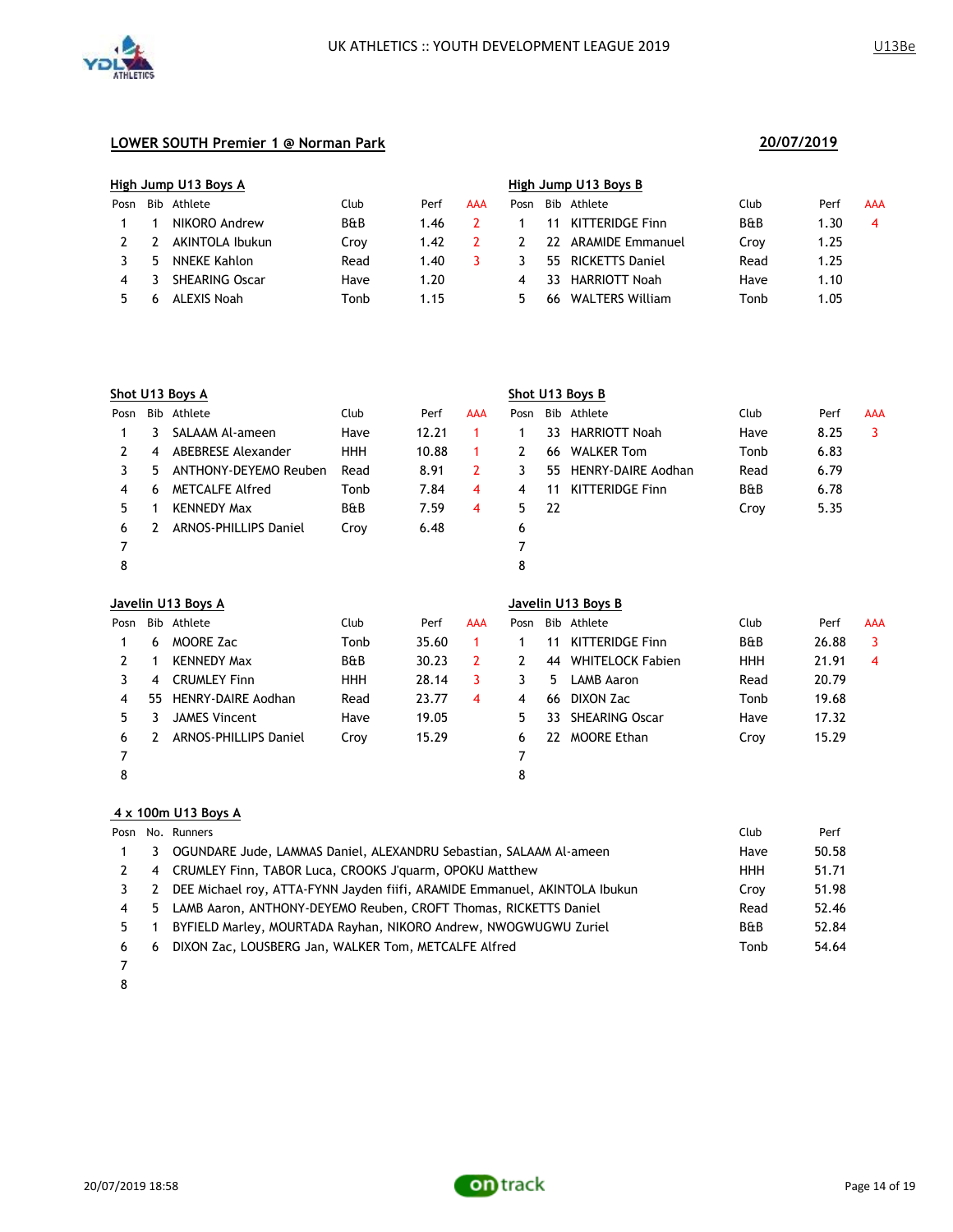

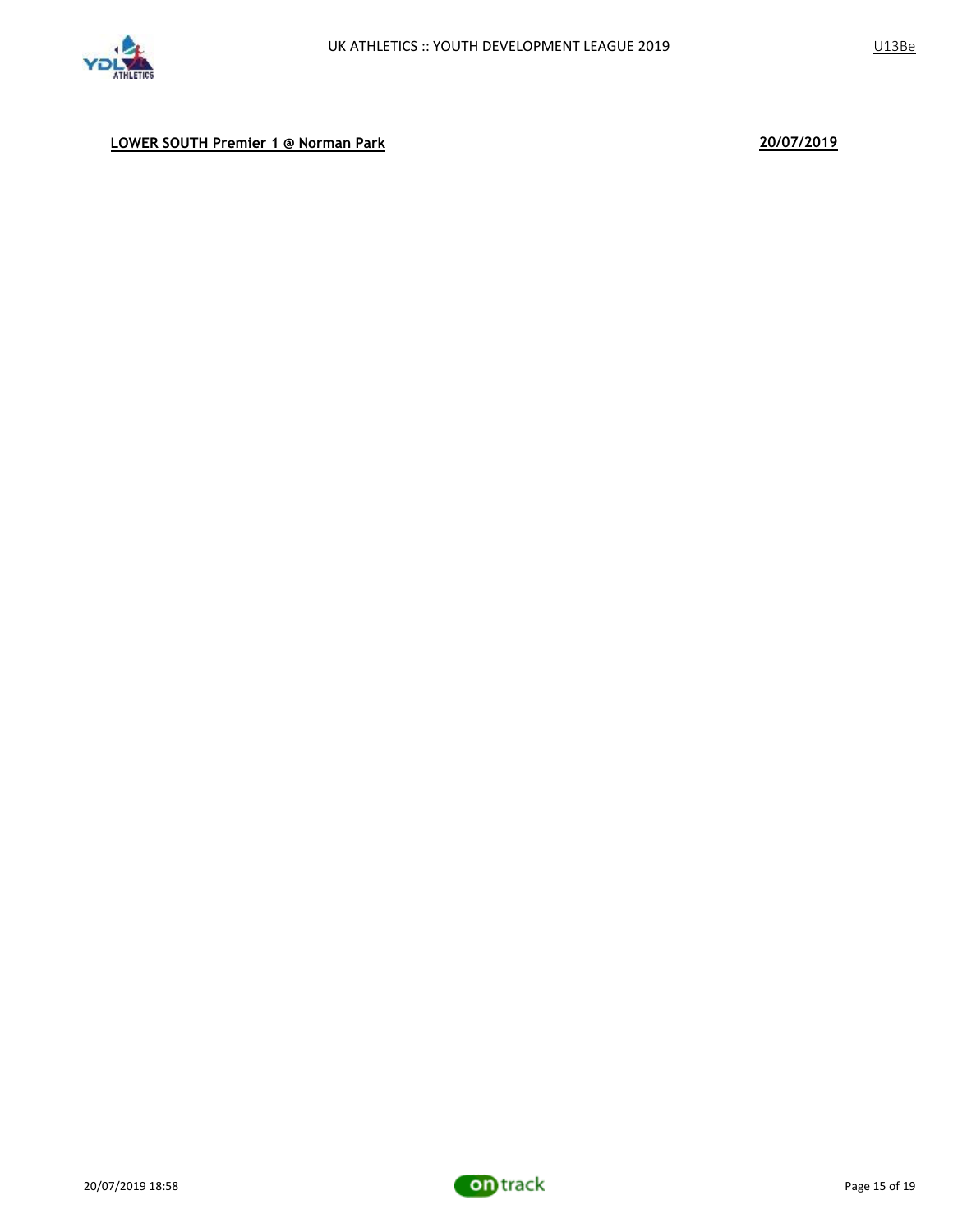

|              |              | <b>75m U13 Girls A</b>  | Wind       |            |                |              |    | <b>75m U13 Girls B</b>    | Wind       | 1.1        |                         |
|--------------|--------------|-------------------------|------------|------------|----------------|--------------|----|---------------------------|------------|------------|-------------------------|
|              |              | Posn No. Athlete        | Club       | Perf       | AAA            |              |    | Posn No. Athlete          | Club       | Perf       | AAA                     |
| 1            | 3            | <b>CAMPBELL Cassie</b>  | Have       | 10.17      | 1              | 1            |    | 11 WHITTER Nina           | B&B        | 10.32      | $\mathbf{1}$            |
| 2            | 5            | <b>THOMPSON Lexie</b>   | Read       | 10.20      | 1              | 2            |    | 55 FOX Izzy               | Read       | 10.43      | 2                       |
| 3            | 2            | DAVIDS Tochi            | Croy       | 10.21      | 1              | 3            |    | 22 ATTA-FYNN Inessa-Renee | Croy       | 10.59      | $\overline{2}$          |
| 4            | 1            | <b>ANELE Adaeze</b>     | B&B        | 10.39      | 1              | 4            |    | 66 SAUNDERS Flora         | Tonb       | 10.86      | 3                       |
| 5            | 6            | <b>MEDLEN Harriet</b>   | Tonb       | 10.50      | 2              | 5            |    | 33 FAGBADEGUN Precious    | Have       | 10.94      | 4                       |
| 6            | 4            | <b>EKWE Khelya</b>      | HHH        | 10.52      | $\overline{2}$ | 6            |    |                           |            |            |                         |
| 7            |              |                         |            |            |                | 7            |    |                           |            |            |                         |
| 8            |              |                         |            |            |                | 8            |    |                           |            |            |                         |
|              |              | 75m NS U13 Girls A      | Wind       |            |                |              |    | 75m NS U13 Girls B        | Wind       |            |                         |
|              |              | Posn No. Athlete        | Club       | Perf       | <b>AAA</b>     |              |    | Posn No. Athlete          | Club       | Perf       | AAA                     |
| 1            | 5            | <b>KANINDA Raissa</b>   | Read       | 10.70      | 3              | 1            |    |                           |            |            |                         |
| 2            | 22           |                         | Croy       | 10.93      | 4              | 2            |    |                           |            |            |                         |
| 3            | $\mathbf{1}$ | MOREN-ROSADO Alexia     | B&B        | 11.03      | 4              | 3            |    |                           |            |            |                         |
| 4            | 6            | <b>HARRISON Esme</b>    | Tonb       | 11.21      | 4              | 4            |    |                           |            |            |                         |
| 5            |              | 55 ASHBY Charlotte      | Read       | 11.38      |                | 5            |    |                           |            |            |                         |
| 6            |              |                         |            |            |                | 6            |    |                           |            |            |                         |
| 7            |              |                         |            |            |                | 7            |    |                           |            |            |                         |
| 8            |              |                         |            |            |                | 8            |    |                           |            |            |                         |
|              |              | <u>150m U13 Girls A</u> | Wind       | 0.7        |                |              |    | 150m U13 Girls B          | Wind       | 1.6        |                         |
| Posn         |              | No. Athlete             | Club       | Perf       | AAA            | Posn         |    | No. Athlete               | Club       | Perf       | AAA                     |
| 1            | 5            | <b>ADEJUWON Tomi</b>    | Read       | 19.65      | $\mathbf{1}$   | 1            |    | 55 FOX Izzy               | Read       | 20.18      | $\mathbf{1}$            |
| 2            | 1            | <b>WHITTER Nina</b>     | B&B        | 19.78      | 1              | 2            | 11 | <b>ANELE Adaeze</b>       | B&B        | 20.50      | 1                       |
| 3            | 3            | <b>CAMPBELL Cassie</b>  | Have       | 20.05      | 1              | 3            |    | 66 DIXON Evie             | Tonb       | 21.87      | 4                       |
| 4            | 6            | <b>MEDLEN Harriet</b>   | Tonb       | 20.54      | 2              | 4            |    | 33 FAGBADEGUN Precious    | Have       | 22.41      |                         |
| 5            | 4            | EKWE Khelya             | HHH        | 22.00      | 4              | 5            |    |                           |            |            |                         |
| 6            |              |                         |            |            |                | 6            |    |                           |            |            |                         |
| 7            |              |                         |            |            |                | 7            |    |                           |            |            |                         |
| 8            |              |                         |            |            |                | 8            |    |                           |            |            |                         |
|              |              | 800m U13 Girls A        |            |            |                |              |    | 800m U13 Girls B          |            |            |                         |
|              |              | Posn No. Athlete        | Club       | Perf       | <b>AAA</b>     |              |    | Posn No. Athlete          | Club       | Perf       | AAA                     |
| 1            |              | 1 DEVENEY Emily         | B&B        | 02:29.11   | $\overline{1}$ | $\mathbf{1}$ |    | 11 NDIKANWU Tallulah      | B&B        | 02:32.83   | $\overline{\mathbf{3}}$ |
| $\mathbf{2}$ |              | 3 TILLSON Ruby          | Have       | 02:31.96 2 |                | $\mathbf{2}$ |    | 44 LABAN Rosalee          | <b>HHH</b> | 02:40.70 4 |                         |
| 3            | 6            | <b>BACHELOR Neve</b>    | Tonb       | 02:32.91   | 3              | 3            |    | 55 GAYE Khadijah          | Read       | 02:41.48   |                         |
| 4            | 4            | <b>O'HANLON Eva</b>     | <b>HHH</b> | 02:33.28   | 3              | 4            |    | 66 JEE Lara               | Tonb       | 02:42.18   |                         |
| 5            | 5            | <b>CORBIN Mia</b>       | Read       | 02:36.84   | $\overline{4}$ | 5            |    | 33 BACON Lucy             | Have       | 02:42.72   |                         |
| 6            |              |                         |            |            |                | 6            |    |                           |            |            |                         |
| 7            |              |                         |            |            |                | 7            |    |                           |            |            |                         |
|              |              |                         |            |            |                | 8            |    |                           |            |            |                         |

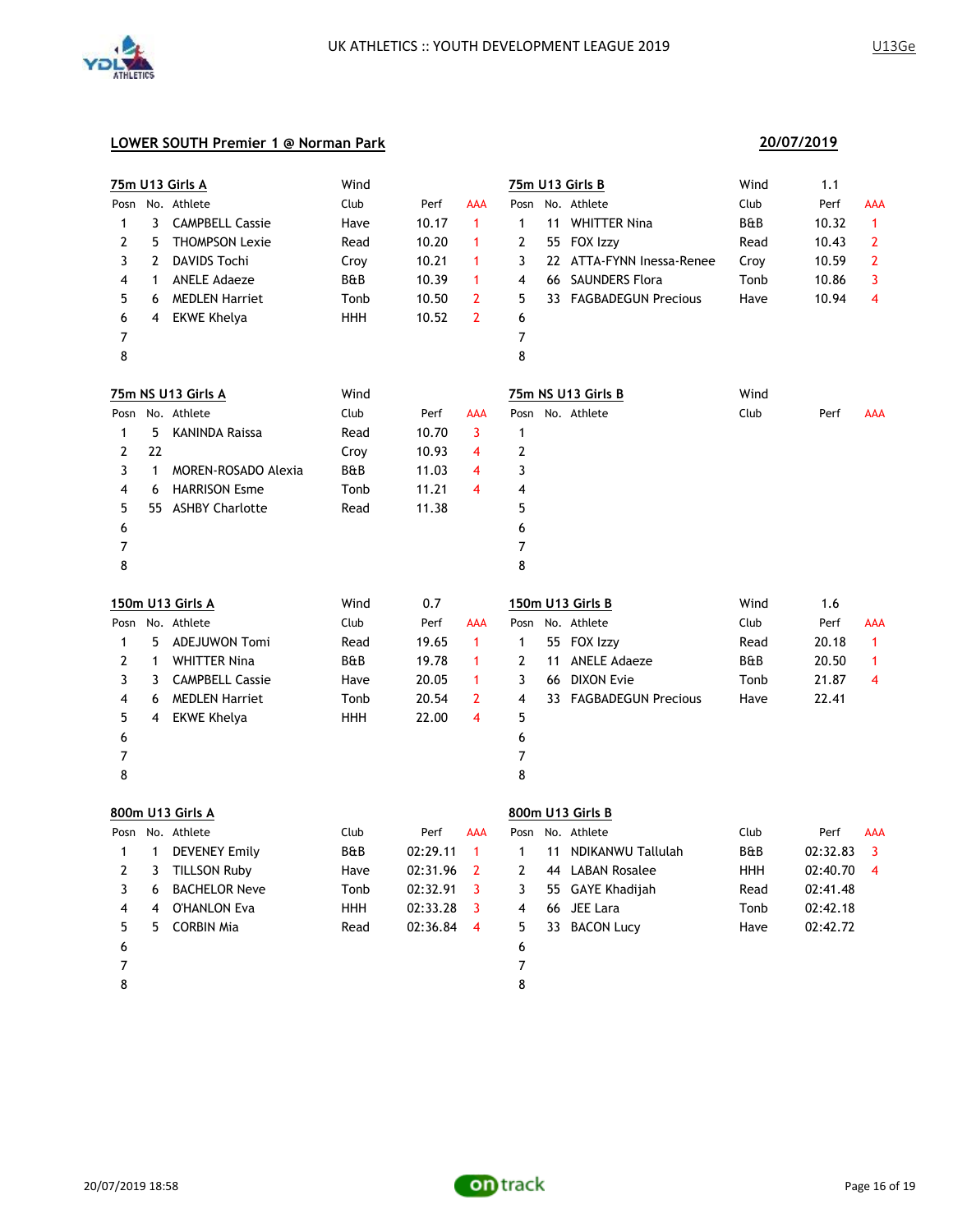

|      |             | 800m NS U13 Girls A      |                |          |                      |              |     | 800m NS U13 Girls B       |            |          |              |
|------|-------------|--------------------------|----------------|----------|----------------------|--------------|-----|---------------------------|------------|----------|--------------|
| Posn |             | No. Athlete              | Club           | Perf     | AAA                  | Posn         |     | No. Athlete               | Club       | Perf     | AAA          |
| 1    | 1           | <b>BARLOW Megan</b>      | <b>B&amp;B</b> | 02:34.40 |                      | 1            |     |                           |            |          |              |
| 2    | 11          | SALAMANCA Maria          | B&B            | 02:40.27 |                      | 2            |     |                           |            |          |              |
| 3    | 4           | PERRY Izzy               | HHH            | 02:42.82 |                      | 3            |     |                           |            |          |              |
| 4    | 5           | LANGDON Georgina         | Read           | 02:45.69 |                      | 4            |     |                           |            |          |              |
| 5    | 44          | <b>O'HANLON Grace</b>    | <b>HHH</b>     | 02:46.22 |                      | 5            |     |                           |            |          |              |
| 6    | 55.         | <b>BIGMORE Charlotte</b> | Read           | 02:48.81 |                      | 6            |     |                           |            |          |              |
| 7    |             |                          |                |          |                      | 7            |     |                           |            |          |              |
| 8    |             |                          |                |          |                      | 8            |     |                           |            |          |              |
|      |             | 1200m U13 Girls A        |                |          |                      |              |     | 1200m U13 Girls B         |            |          |              |
| Posn |             | No. Athlete              | Club           | Perf     | AAA                  |              |     | Posn No. Athlete          | Club       | Perf     | <b>AAA</b>   |
| 1    | 1           | MOONEY-CLARKE Molly-may  | B&B            | 03:58.22 | $\mathbf{2}$         | 1            | 11  | <b>SLATTERY Megan</b>     | B&B        | 04:03.15 |              |
| 2    | 4           | SAHAI Sophia             | <b>HHH</b>     | 04:02.11 | 3                    | 2            |     | 44 MARSHALL Vivi          | HHH        | 04:17.62 |              |
| 3    |             | 33 WAPSHOTT Emily        | Have           | 04:12.40 | 3                    | 3            | 3   | <b>WARNER Rosie</b>       | Have       | 04:19.15 |              |
| 4    | 5           | <b>MARDEN Alexandra</b>  | Read           | 04:18.73 | $\overline{4}$       | 4            |     | 55 BARNES Molly           | Read       | 04:36.01 | -1           |
| 5    | 6           | <b>GEAKE Emily</b>       | Tonb           | 04:19.47 |                      | 5            |     |                           |            |          |              |
| 6    | 2           | <b>BELL Jasmine</b>      | Croy           | 04:41.33 |                      | 6            |     |                           |            |          |              |
| 7    |             |                          |                |          |                      | 7            |     |                           |            |          |              |
| 8    |             |                          |                |          |                      | 8            |     |                           |            |          |              |
|      |             |                          |                |          |                      |              |     |                           |            |          |              |
|      |             | 70m Hurdles U13 Girls A  | Wind           |          |                      |              |     | 70m Hurdles U13 Girls B   | Wind       |          |              |
| Posn |             | No. Athlete              | Club           | Perf     | AAA                  | Posn         |     | No. Athlete               | Club       | Perf     | AAA          |
| 1    | 5           | <b>ADEJUWON Tomi</b>     | Read           | 11.31    | $\blacktriangleleft$ | $\mathbf{1}$ | 55  | <b>JONKERS Annie</b>      | Read       | 11.41    | $\mathbf{1}$ |
| 2    | 6           | <b>LACEY Elicia</b>      | Tonb           | 11.87    | 1                    | 2            |     | 22 KENDECK Gracelyn ella  | Croy       | 11.85    | 1            |
| 3    | 2           | <b>DAVIDS Tochi</b>      | Croy           | 11.91    | 2                    | 3            |     | 33 TILLSON Ruby           | Have       | 12.22    | 3            |
| 4    | 3           | <b>POULSON Eliza</b>     | Have           | 11.94    | $\overline{2}$       | 4            | 66. | <b>BACHELOR Neve</b>      | Tonb       | 12.39    | 3            |
| 5    | 1           | <b>SNELL Daisy</b>       | B&B            | 12.06    | $\overline{2}$       | 5            | 11  | <b>COCKBURN Amber</b>     | B&B        | 12.81    | 4            |
| 6    | 4           | <b>LABAN Rosalee</b>     | HHH            | 14.01    |                      | 6            |     |                           |            |          |              |
| 7    |             |                          |                |          |                      | 7            |     |                           |            |          |              |
| 8    |             |                          |                |          |                      | 8            |     |                           |            |          |              |
|      |             | Long Jump U13 Girls A    |                |          |                      |              |     | Long Jump U13 Girls B     |            |          |              |
| Posn |             | Bib Athlete              | Club           | Perf     | AAA                  | Posn         |     | Bib Athlete               | Club       | Perf     | AAA          |
| 1    | 1           | <b>SNELL Daisy</b>       | B&B            | 4.45     | $\overline{2}$       | 1            |     | 55 BIGMORE Charlotte      | Read       | 4.21     | 3            |
| 7    |             | 5 ADEJUWON Tomi          | Read           | 4.42     | $\mathcal{P}$        | 2            |     | 11 COCKBURN Amber         | B&B        | 3.90     |              |
| 3    | 3           | <b>TILLSON Ruby</b>      | Have           | 4.30     | 3                    | 3            |     | 66 DIXON Evie             | Tonb       | 3.73     |              |
| 4    | 6           | <b>HARRISON Esme</b>     | Tonb           | 4.08     | 4                    | 4            |     | 33 CAMPBELL Cassie        | Have       | 3.65     |              |
| 5    | 4           | <b>EKWE Khelya</b>       | <b>HHH</b>     | 3.85     |                      | 5            |     | 44 SAHAI Sophia           | <b>HHH</b> | 3.32     |              |
| 6    | $2^{\circ}$ | KENDECK Gracelyn ella    | Croy           | 3.66     |                      | 6            |     | 22 ATTA-FYNN Inessa-Renee | Croy       | 3.20     |              |
| 7    |             |                          |                |          |                      | 7            |     |                           |            |          |              |

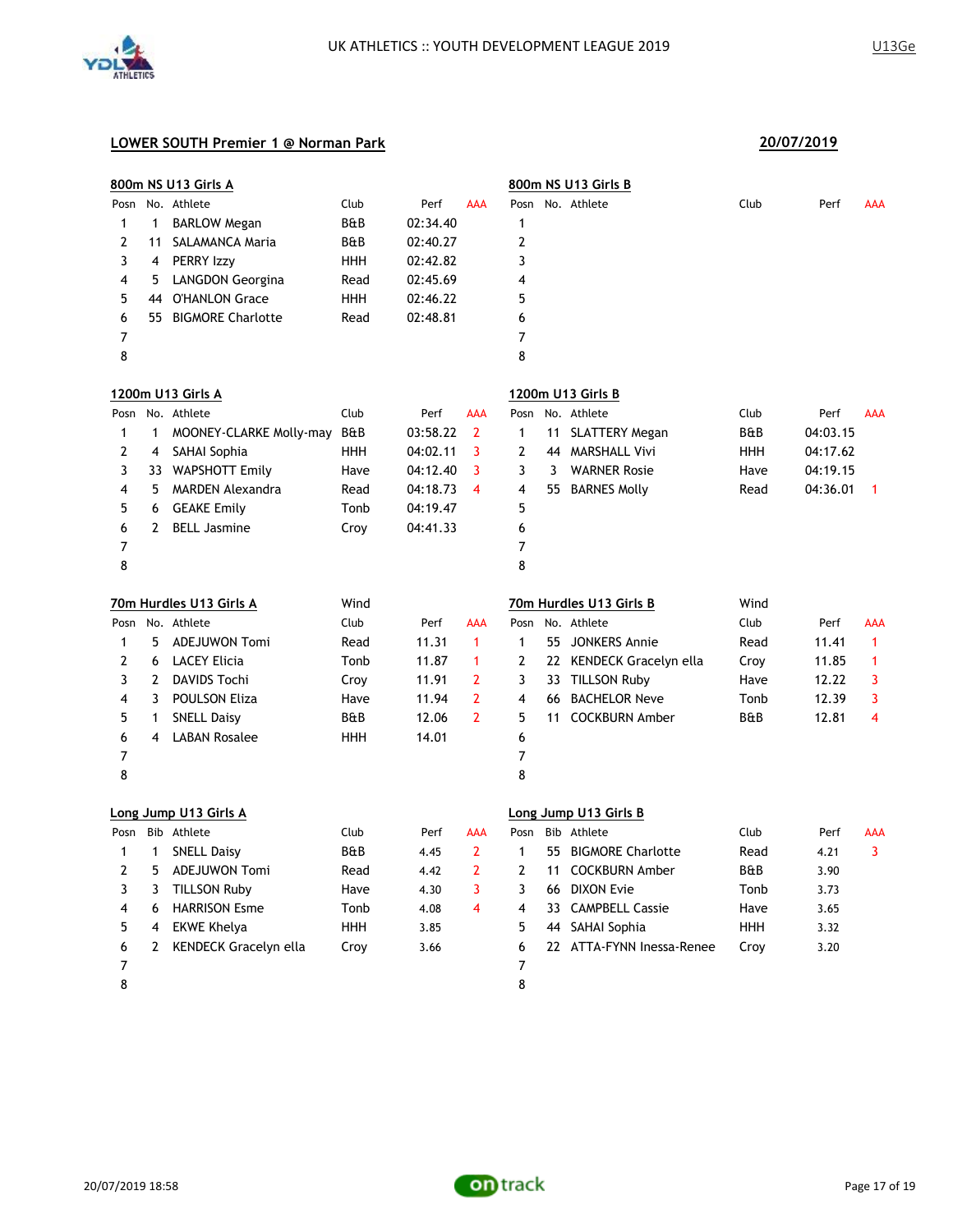



|      | High Jump U13 Girls A |                      |                |      |            |       |     | High Jump U13 Girls B    |                |      |                |  |  |  |
|------|-----------------------|----------------------|----------------|------|------------|-------|-----|--------------------------|----------------|------|----------------|--|--|--|
| Posn |                       | Bib Athlete          | Club           | Perf | <b>AAA</b> | Posn  |     | Bib Athlete              | Club           | Perf | <b>AAA</b>     |  |  |  |
|      |                       | <b>WHITTER Nina</b>  | <b>B&amp;B</b> | 1.33 |            | $1 =$ | 5.  | <b>HURST Moriah</b>      | Read           | 1.25 | $\overline{4}$ |  |  |  |
|      |                       | DAVIDS Tochi         | Croy           | 1.33 |            | $1 =$ | 11  | <b>SNELL Daisy</b>       | <b>B&amp;B</b> | 1.25 | 4              |  |  |  |
|      | 6                     | <b>BACHELOR Neve</b> | Tonb           | 1.30 |            |       | 66. | THOMAS Ella              | Tonb           | 1.25 | 4              |  |  |  |
| 4    | 55                    | <b>WILSON Lily</b>   | Read           | 1.25 | 4          | 4     |     | 22 KENDECK Gracelyn ella | Croy           | 1.25 | 4              |  |  |  |
|      |                       | <b>POULSON Eliza</b> | Have           | 1.20 |            | 5     | 44  |                          | <b>HHH</b>     | 1.05 |                |  |  |  |
| 6    | 4                     | LABAN Rosalee        | HHH            | 1.15 |            | 6     | 33  | <b>BACON Lucy</b>        | Have           | 1.05 |                |  |  |  |

|      | Shot U13 Girls A |                         |                |      |            |      |    | Shot U13 Girls B     |      |      |            |  |  |
|------|------------------|-------------------------|----------------|------|------------|------|----|----------------------|------|------|------------|--|--|
| Posn |                  | Bib Athlete             | Club           | Perf | <b>AAA</b> | Posn |    | Bib Athlete          | Club | Perf | <b>AAA</b> |  |  |
|      | 3.               | EZEONWUKA Zikora        | Have           | 9.72 |            |      |    | 66 LACEY Elicia      | Tonb | 6.21 |            |  |  |
| 2    | 2                | <b>WHITE Breanna</b>    | Croy           | 7.81 | 3          |      | 55 | KANINDA Raissa       | Read | 5.90 |            |  |  |
|      | 6                | LEWIS Millie            | Tonb           | 7.70 | 3          |      | 33 | <b>POULSON Eliza</b> | Have | 5.48 |            |  |  |
| 4    | 5.               | <b>JONKERS Annie</b>    | Read           | 7.41 | 3          | 4    | 11 | <b>SIMPSON Erin</b>  | B&B  | 5.00 |            |  |  |
| 5.   |                  | <b>MARSTON Madeline</b> | <b>B&amp;B</b> | 6.91 | 4          | 5    |    |                      |      |      |            |  |  |
| 6    |                  |                         |                |      |            | 6    |    |                      |      |      |            |  |  |
|      |                  |                         |                |      |            |      |    |                      |      |      |            |  |  |
| 8    |                  |                         |                |      |            | 8    |    |                      |      |      |            |  |  |

|      | Javelin U13 Girls A |                            |                |       |     |      |    | Javelin U13 Girls B |                |       |     |  |  |  |
|------|---------------------|----------------------------|----------------|-------|-----|------|----|---------------------|----------------|-------|-----|--|--|--|
| Posn |                     | Bib Athlete                | Club           | Perf  | AAA | Posn |    | Bib Athlete         | Club           | Perf  | AAA |  |  |  |
|      | 6                   | LEWIS Millie               | Tonb           | 30.75 |     |      | 11 | <b>SIMPSON Erin</b> | <b>B&amp;B</b> | 15.93 | 4   |  |  |  |
| 2    | 4                   | DEMBY Atya                 | <b>HHH</b>     | 22.43 |     |      | 66 | LACEY Elicia        | Tonb           | 14.59 |     |  |  |  |
|      | 5.                  | <b>ASHBY Charlotte</b>     | Read           | 20.94 | 3   |      |    | 55 JAC Sara         | Read           | 13.64 |     |  |  |  |
| 4    |                     | <b>COCKBURN Amber</b>      | <b>B&amp;B</b> | 20.37 | 3   | 4    | 44 | SAHAI Sophia        | <b>HHH</b>     | 8.22  |     |  |  |  |
| 5.   |                     | <b>WHITE Breanna</b>       | Croy           | 17.65 | 4   | 5    | 3  | WAPSHOTT Emily      | Have           | 7.79  |     |  |  |  |
| 6    | 33.                 | <b>FAGBADEGUN Precious</b> | Have           | 9.30  |     | 6    |    |                     |                |       |     |  |  |  |
|      |                     |                            |                |       |     |      |    |                     |                |       |     |  |  |  |
| 8    |                     |                            |                |       |     | 8    |    |                     |                |       |     |  |  |  |

#### **4 x 100m U13 Girls A**

|               |    | Posn No. Runners                                                           | Club           | Perf  |
|---------------|----|----------------------------------------------------------------------------|----------------|-------|
|               | 2  | KENDECK Gracelyn ella, DAVIDS Tochi, ATTA-FYNN Inessa-Renee, JOHNSON Kacey | Crov           | 52.17 |
| $\mathcal{L}$ |    | 5 FOX Izzy, JONKERS Annie, THOMPSON Lexie, ADEJUWON Tomi                   | Read           | 52.58 |
|               |    | SNELL Daisy, ANELE Adaeze, MOREN-ROSADO Alexia, WHITTER Nina               | <b>B&amp;B</b> | 53.72 |
| 4             | 6. | MEDLEN Harriet, HARRISON Esme, LACEY Elicia, DIXON Evie                    | Tonb           | 55.87 |
| 5.            | 3  | FAGBADEGUN Precious, TILLSON Ruby, POULSON Eliza, CAMPBELL Cassie          | Have           | 56.11 |
| 6             | 4  | OKUWOBI Temi, EKWE Khelya, 0, 0                                            | <b>HHH</b>     | 59.56 |